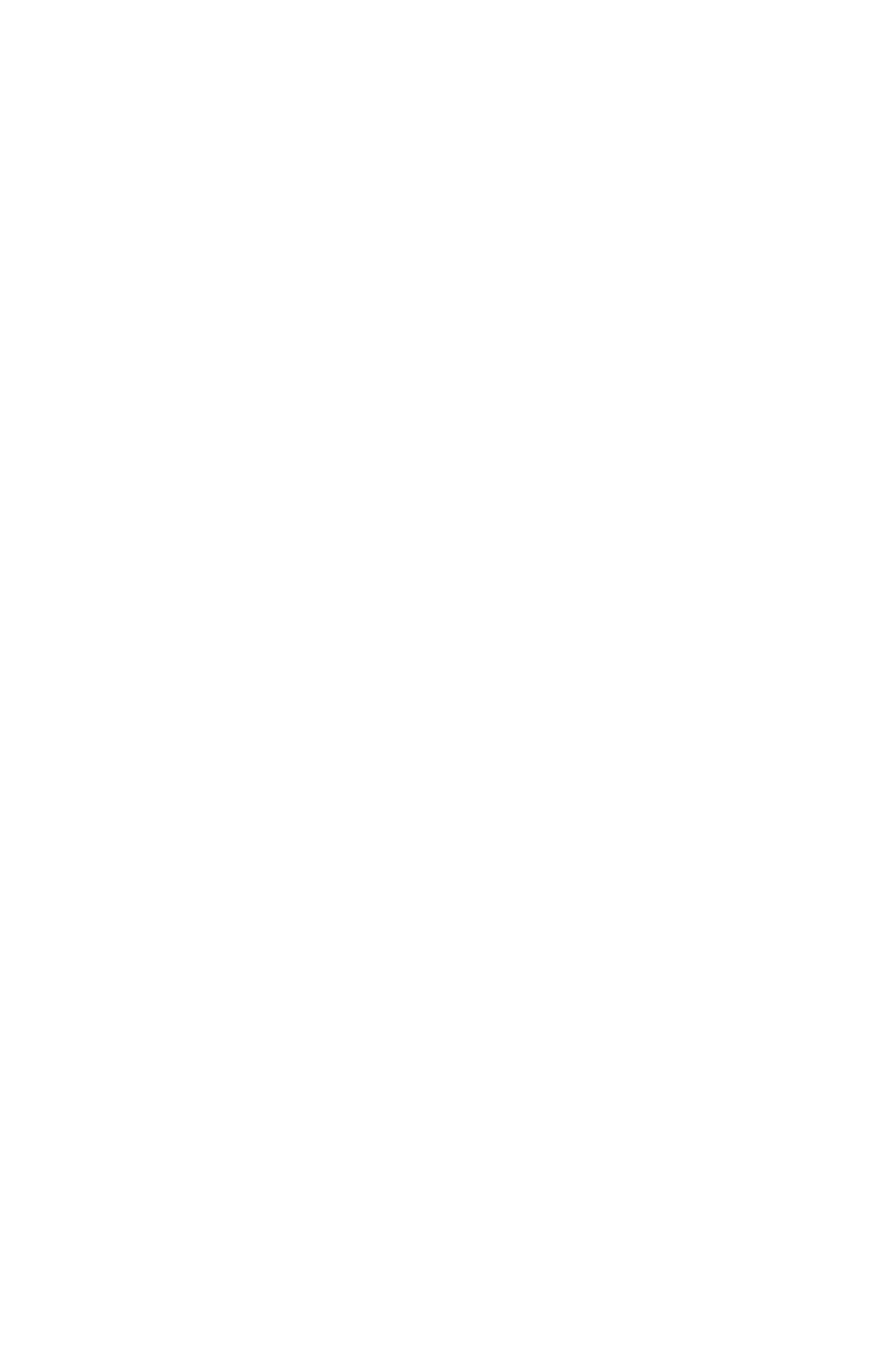# **A New Beginning for Hawai'i**

A new beginning for Hawai'i starts with electing a leader who will bring people together for the common good. The challenges we face, the problems we must solve, and the opportunities that lie ahead belong to all of us. And while we each must take some responsibility for meeting these challenges, solving the problems, and realizing our opportunities, the next governor has the primary obligation to draft a plan and lay out the road map we will follow to reach our destination.

A new beginning for Hawai'i outlines my plan for improving state government so that it provides outstanding service to the people of Hawai'i, rather than burdening them with high taxes, wasteful spending and outdated regulations.

A new beginning for Hawai'i means focusing on achieving our goals of good schools, a strong economy, and a government that the public can trust and respect. And it means realizing our destiny as a great, multi-ethnic American state which we can proudly offer as a model for the rest of the world.

Too often, elected officials present grand visions to the public, but lack the management experience, fiscal skills or mandate to implement their vision. My vision is to make government a well-run, rock-solid operation. It should meet its financial obligations, provide quality services to the public, especially those in need, and support entrepreneurial individuals, businesses and organizations that dream big and want to make those dreams happen in Hawai'i.

Please take a few minutes to read my plan, and if you agree this is what we need to create a new beginning full of hope and opportunity for all the people of Hawai'i, please complete the attached supporter card and return it today. I welcome your support and help in my campaign for governor.

Mahalo and Aloha,

Zioh Zifa

Linda Lingle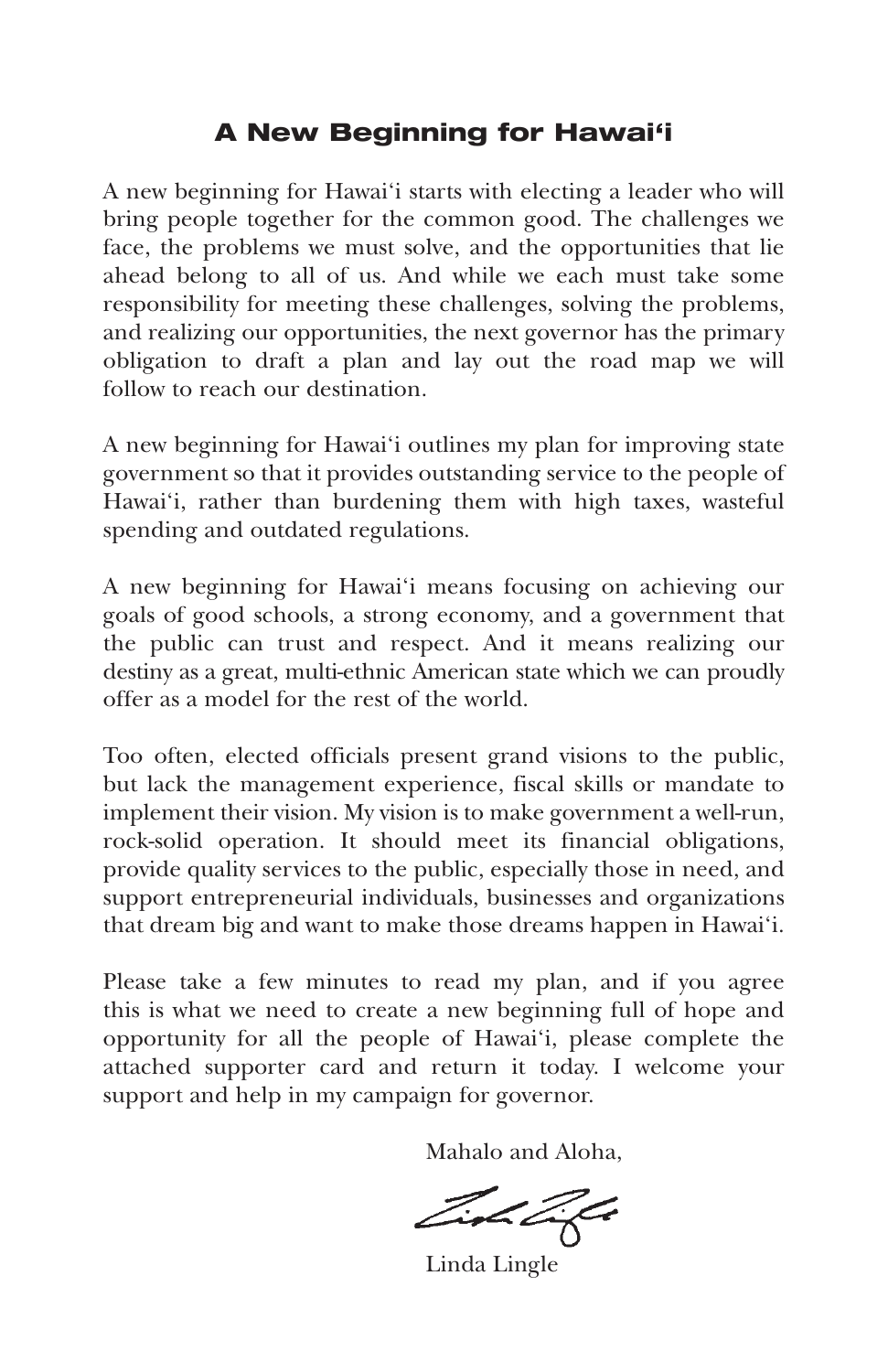A New Beginning *for Hawai'i*

# **Table of Contents**

| Restoring Trust in Government _______ 1                                    |  |
|----------------------------------------------------------------------------|--|
| Making Government Work Better ______ 4                                     |  |
| Strengthening the Economy ___________ 6                                    |  |
| <b>Improving Public Education</b> _____________ 10                         |  |
| Protecting Our Environment _________ 14                                    |  |
| Supporting the University of Hawai'i _ 16                                  |  |
| <b>Fulfilling Commitments</b><br>to Native Hawai'ians _________________ 18 |  |
|                                                                            |  |
|                                                                            |  |
| Encouraging Alternative Energy _________ 24                                |  |
| About Linda Lingle <u>____________________</u> 26                          |  |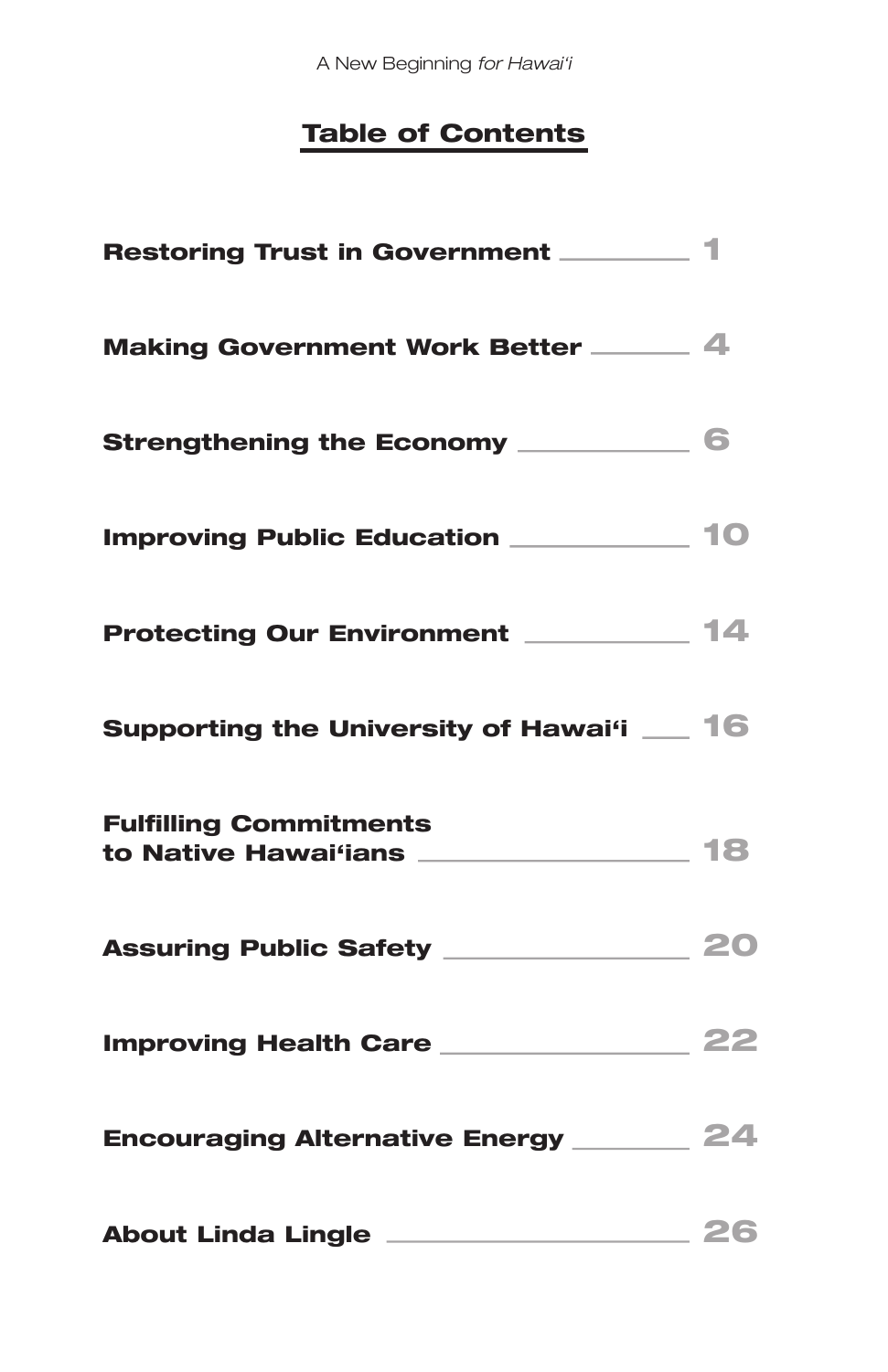# **Restoring Trust in Government**

*Ua mau ke ea o ka aina i ka pono*

"The life of the land is perpetuated in righteousness" is more than just our state motto. These words mean that trust and integrity should be the foundation of life in Hawai'i.

Unfortunately, dishonest and sometimes criminal behavior by more than a few government officials has made it harder and harder for the people of Hawai'i to trust our government. It is critically important that integrity and trust be restored. Elected officials must earn and maintain the public trust if they are to effectively serve the people of Hawai'i.

## **Returning Honor to Public Service**

We have watched as elected officials who have abused our trust were sentenced to prison. We have seen favoritism in the awarding of government contracts and personal advancement based on who you know. We have observed non-bid contracts going to contractors, engineers and architects who by no small coincidence were major contributors to some elected official's last campaign. It was even worse when we learned that many of these contributions had been structured to get around campaign finance laws. All this must end.

State government should treat all people fairly, with dignity and out of a deep concern for making things better in Hawai'i, and not take care of just a favored few. We must demand more from our leaders, so no family is left behind and all the people of Hawai'i can have faith and trust in our government again.

There are those who say that focusing on the issue of integrity in government distracts us from the more important issues facing Hawai'i such as the economy, but until we have integrity in government, Hawai'i will not attract the level of capital investment needed to fuel our economy. No one wants to invest their money someplace where the rules are unclear and unfairly applied. The lack of integrity in government is the single most damaging factor contributing to Hawai'i's anti-business image.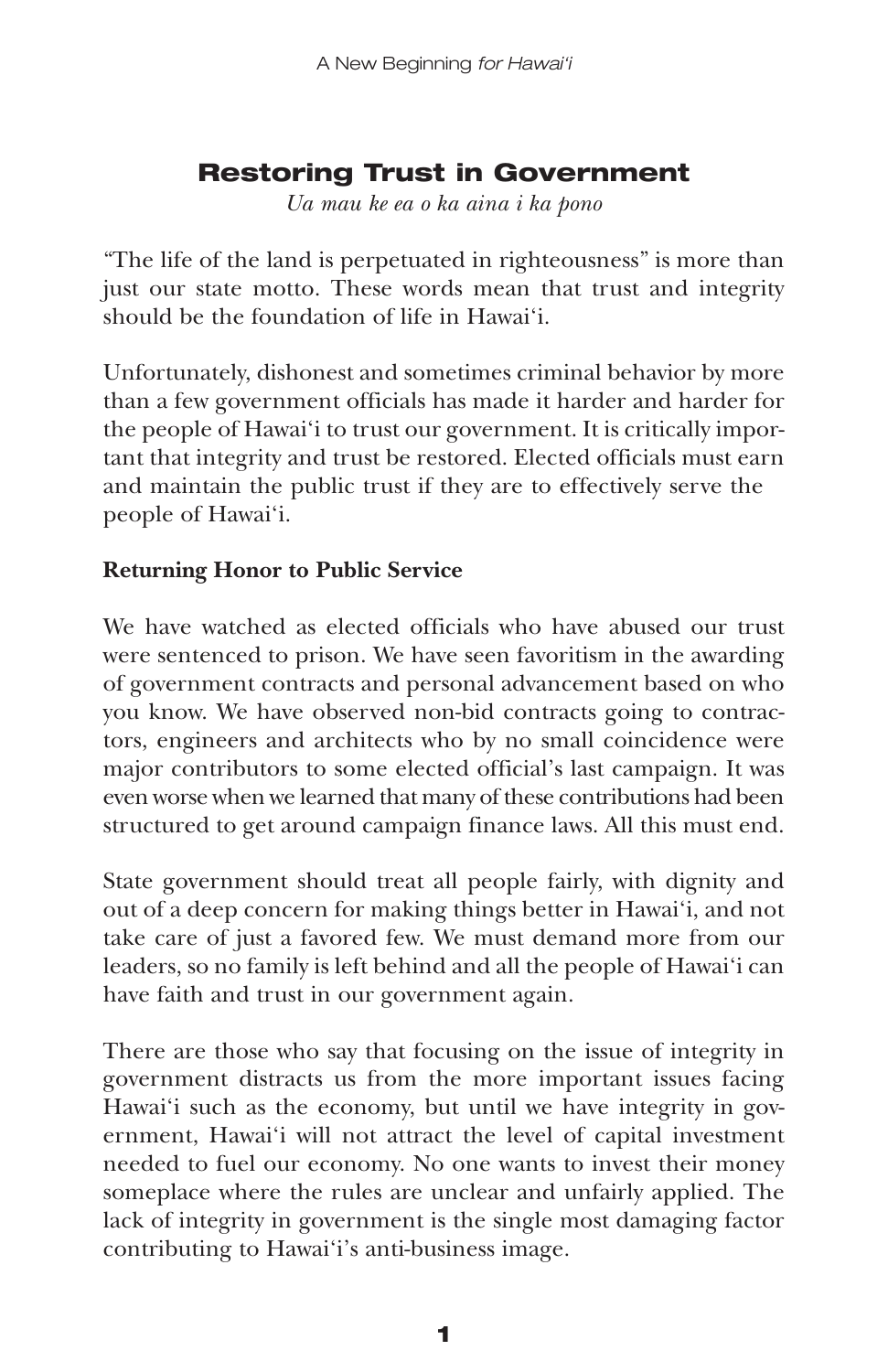## **Ending Broken Promises**

The lack of integrity is also seen in decades of broken campaign promises. We have been promised major improvements to the public school system and yet all measurements, national and local, rank our public schools among the lowest in nearly every single measurable category. We have been promised a "caring" government, yet the number of our citizens living in poverty has steadily increased. The lack of integrity in government has resulted in a system where no one is accountable to anyone for anything.

Each citizen has a responsibility to get involved in the political process and make things better. Most do so by casting informed ballots and supporting their elected officials. Those of us who choose government service have an obligation to fulfill our duties with integrity and honor. We need to return to the ideal that all government workers, and especially elected officials, are public servants and that public service is an honor and a privilege. Citizens must insist that all public servants do what is right, not what financially benefits them, their friends, or their family. Honesty and integrity should be absolute prerequisites to public office.

## **A Fair and Open System**

To create an open government in which people of integrity treat every citizen fairly, I will immediately:

- Create an open selection process for all appointed positions including all boards and commissions. Selection for these positions will be on the basis of qualifications, experience, and personal character, not on the basis of who you know, how much you contribute to someone's campaign, or to which political party you belong.
- Recruit nominees from a broad, cross-section of the community, and make sure that department directors and boards and commissions are representative of Hawai'i's diverse population and geographic regions.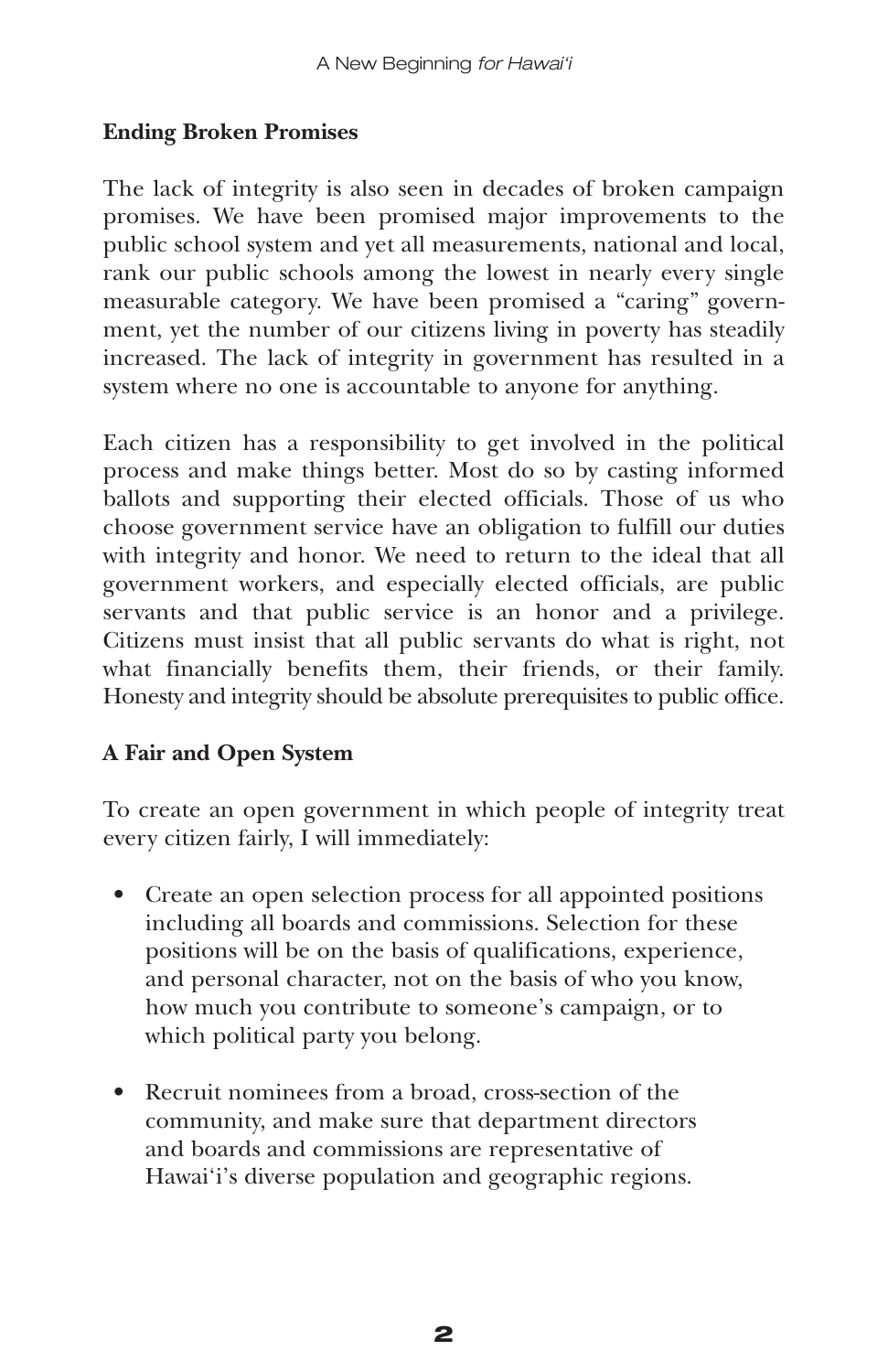- Create a transparent system of awarding contracts that brings Hawai'i in compliance with universally accepted standards. It's time for "best practices" to replace the "good ol' boy network."
- Increase the size of the Contract Selection Committee from three to five, with two of the members being non-government members with relevant experience.
- Empower the Contract Selection Committee, not politicallyappointed department personnel, to rank the top non-bid consultants for each contract.
- Require the governor to approve all emergency contracts that bypass the safeguards of the normal procurement process.
- Post all contract award information on the Internet so the public and the media can watch what government is doing.
- Hold myself and those who serve in government accountable to the people of Hawai'i for our official actions, our personal behavior, our campaign promises and for achieving measurable results.
- Recommend tough, new penalties for public officials who break the law and betray the trust placed in them by the public with mandatory prison time for corruption and fraud.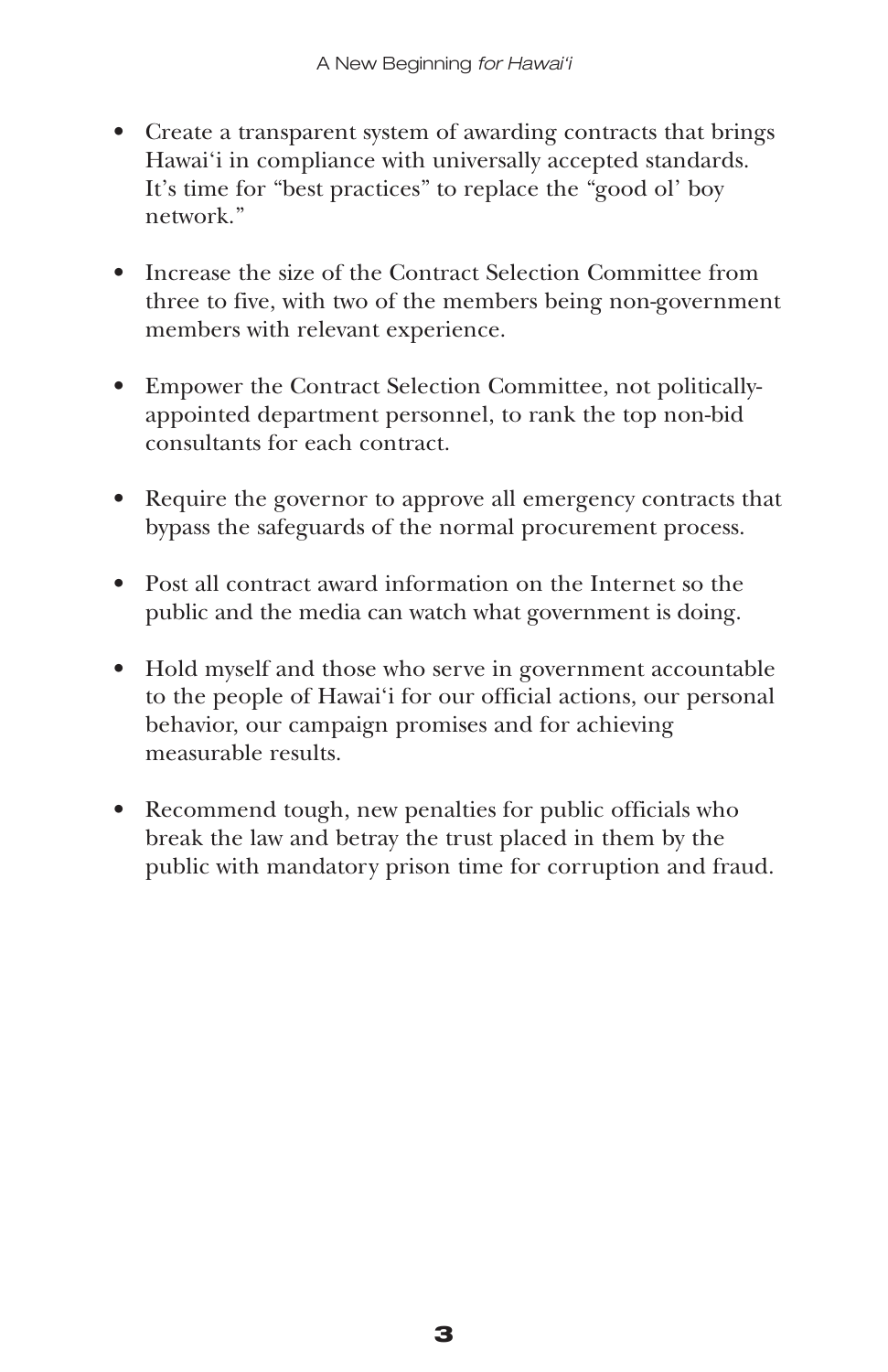# **Making Government Work Better**

Restoring integrity to government requires us to share information openly with the public so the people of Hawai'i will know the true condition of state government, the programs it operates and the results of its efforts. Both elected leaders and the public must know the state government's true financial condition and capability. This information is essential to good decision-making. Government resources are limited, so all spending and policy choices must be based on reliable information and clearly articulated values and objectives, rather than short-term political considerations.

There is much room for improvement in Hawai'i. An unwillingness to set clear priorities, confusing financial reporting systems, an ever-growing number of special funds, and the inability to measure results, have left the public and even some government officials trying to figure out just where the State of Hawai'i stands financially.

Financial accountability and openness are essential if government leaders are to make sound decisions and then be held accountable for the actual results. They are absolutely necessary to break the vicious cycle of corruption and favoritism in state contracting, and to restore trust and integrity in government service.

As governor, within the first 180 days of my administration, I will:

- Authorize a complete, independent audit of the state's finances in cooperation with State Auditor Marion Higa.
- Implement relevant improvements outlined in previous state audit reports, and others contained in internal departmental audits.
- Deliver a clear and understandable annual report to the public that shows what portion of state tax dollars are being spent on each service, current financial conditions, areas needing improvement and how to achieve those improvements.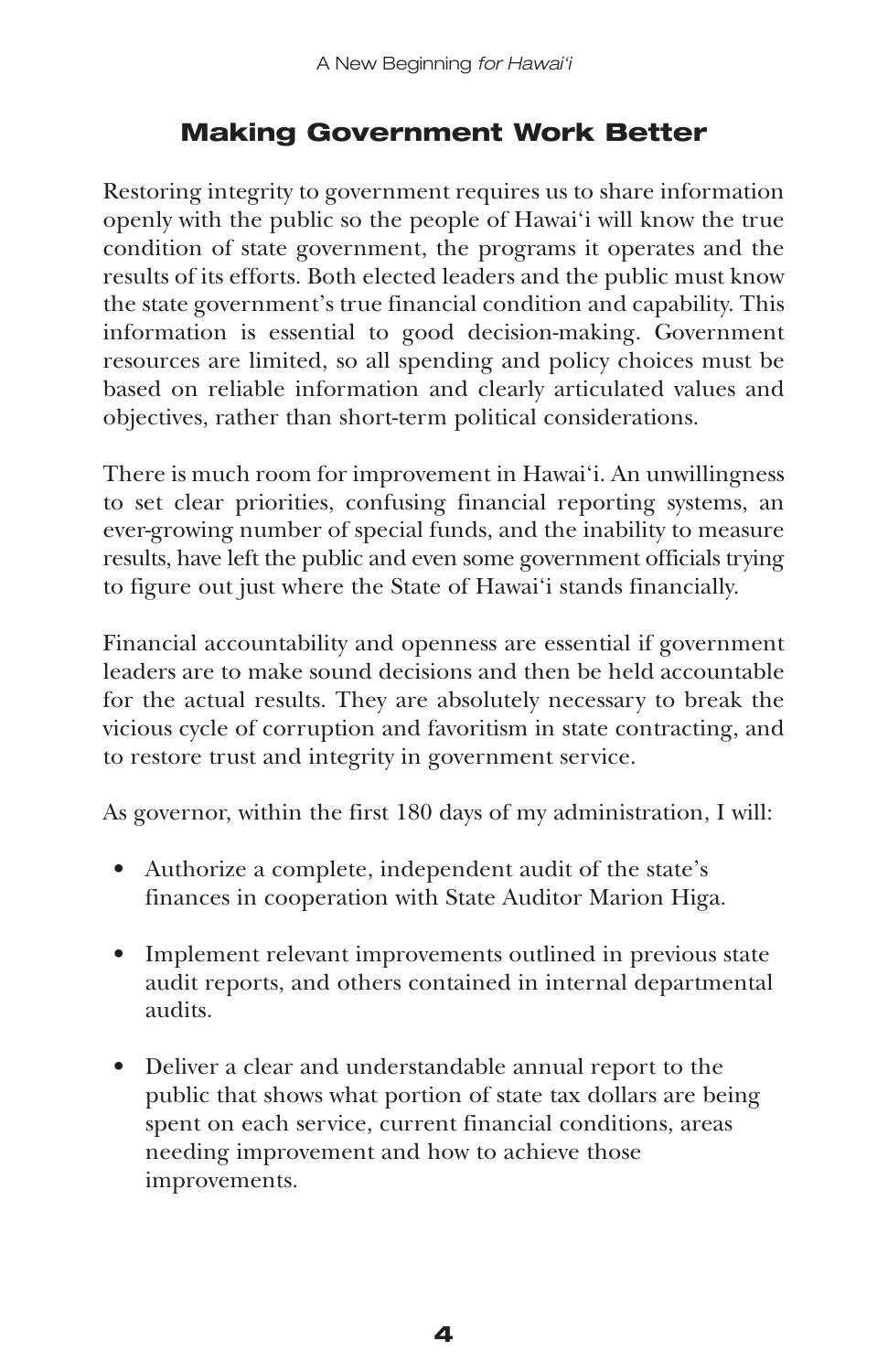• Design a Performance-Based Budget that shows the public:

a. Where tax dollars are being spent b. The results of that spending c. Whether the results accomplish goals we want to achieve

• Recommend that the legislature eliminate special funds that are not needed and transfer balances to the general fund for use in high priority areas, such as restored funding to the University of Hawai'i.

## **Community-Based Decision Making**

State government has become estranged from the public. We need to create and nurture a vibrant interchange between the citizens and their government, and move decision making to the county level whenever possible.

As governor, I will:

- Establish Governor's Advisory Councils on the Neighbor Islands, with monthly meetings to seek citizen input on state activities, including recommendations for people to serve on boards and commissions and budget priorities.
- Appoint a statewide committee of government, labor, business and community members to recommend a new structure of power sharing between the state and the counties.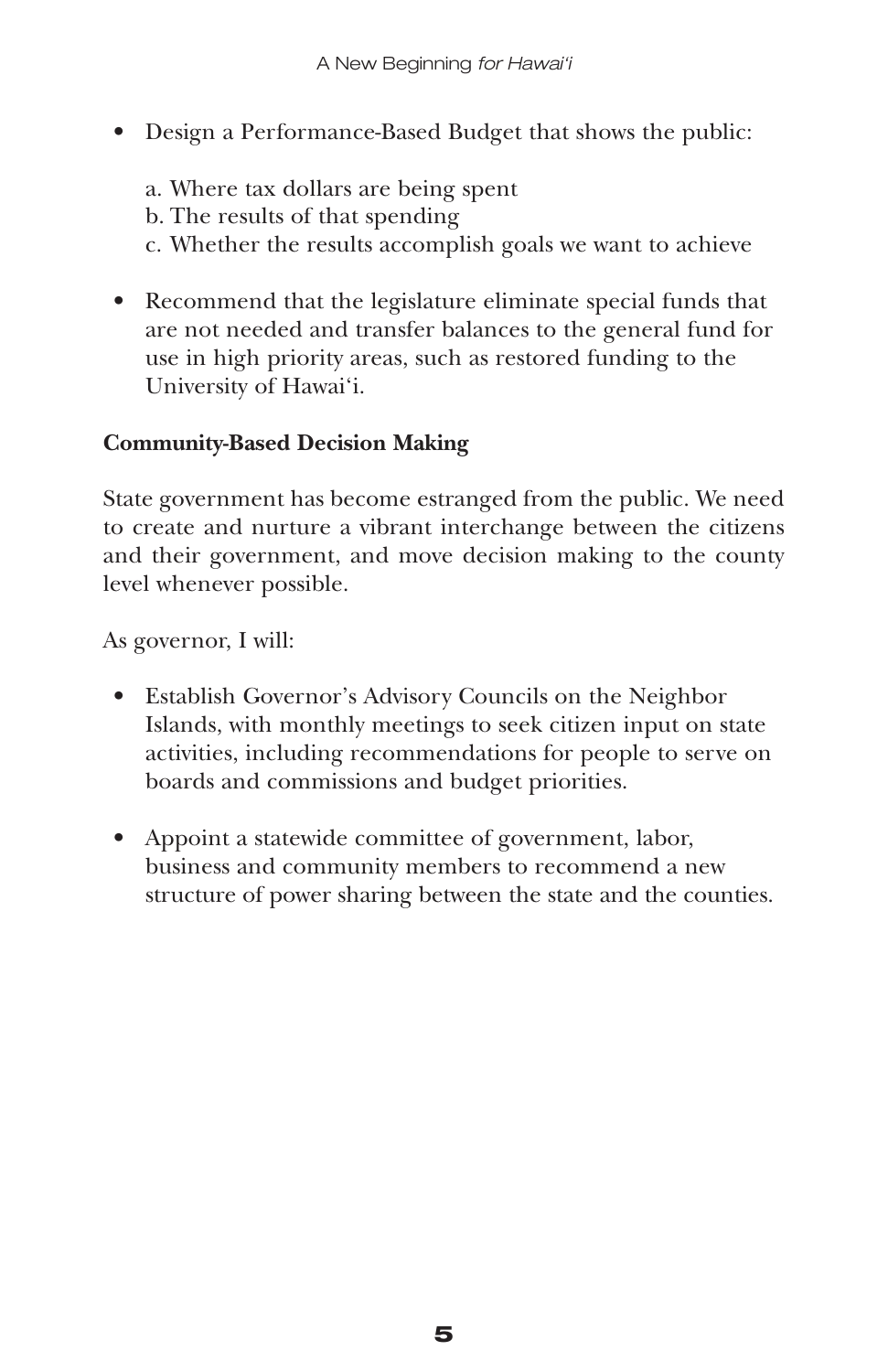# **Strengthening the Economy**

Hawai'i's potential for economic growth and diversity is great. However, steps must be taken now to establish business-friendly attitudes and policies. This potential will vanish if state government stays on its current course of trying to "manage" the economy and treating businesses as adversaries.

Our economy has struggled for more than a decade as state government adopted ill-conceived policies and heavy-handed practices that stifled competition. Hawai'i has a reputation for treating business as an opponent instead of a partner. Even worse, government has rewarded a favored few with generous state contracts while making it difficult for many small businesses to survive. This must change.

We need to adopt proven, successful economic principles such as competitive markets and lower taxes. This will create more and better employment opportunities for the people of Hawai'i.

A strong economy benefits everyone. It means families will be able to realize their dreams of home ownership, a first-class public school system, a college education for their children, and a retirement that allows them to live with dignity and remain in Hawai'i. It also means that many families can be reunited as young people return home from the mainland to quality jobs that provide real opportunity for the future.

I believe in a business-labor-government partnership that encourages and nurtures a diversified, growing and sustainable economy. We cannot allow ourselves to be held political hostage by any special interest group. Diversifying the economy cannot continue to be just talk; we must begin to make it happen now.

## **Tourism**

State government needs to end its decades-long, love-hate relationship with the visitor industry and embrace what is clearly the foundation of our modern economy, while at the same time developing new industries. This core industry should continue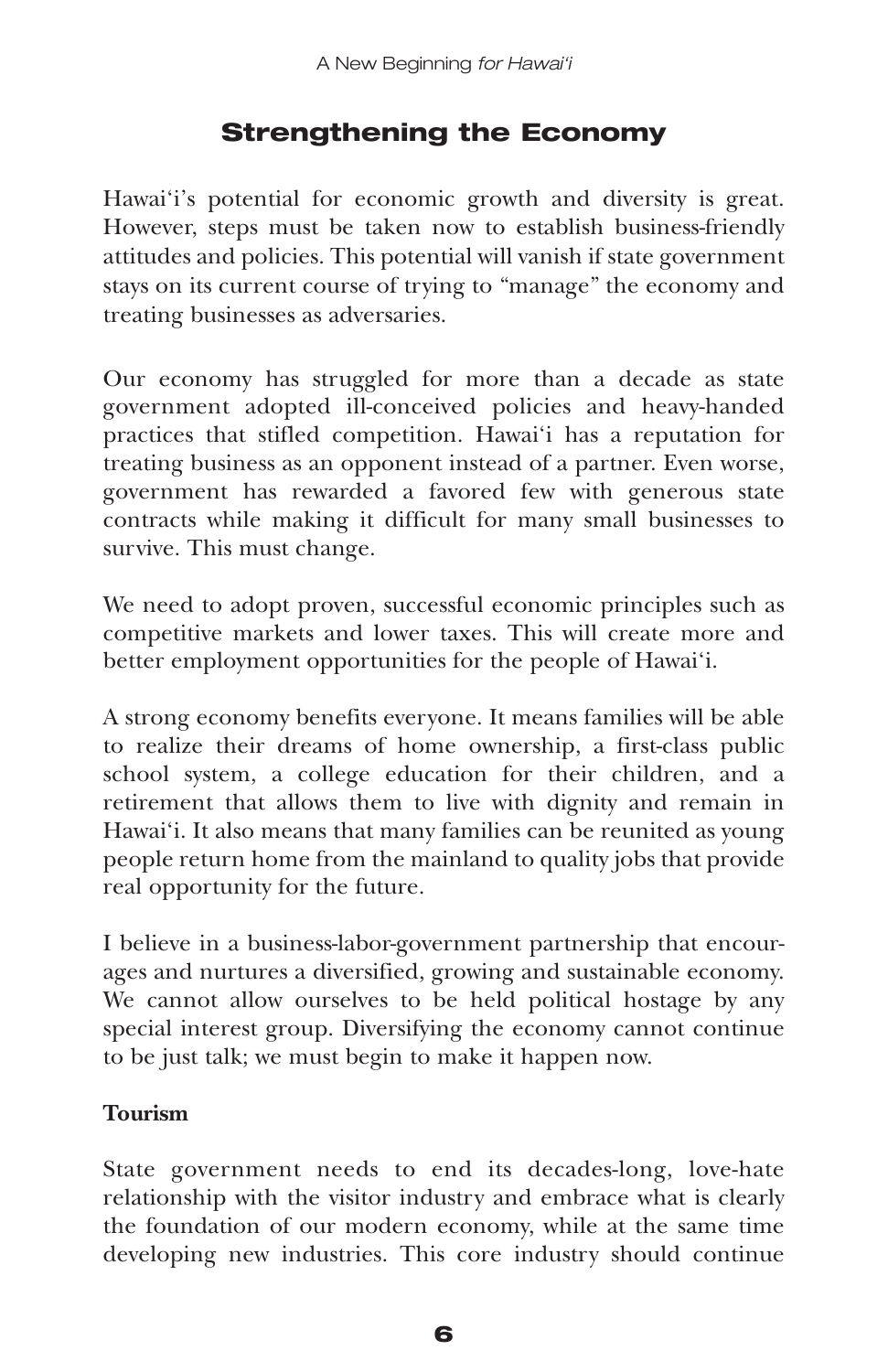receiving dedicated funding for marketing and be held accountable for results. It should also receive the enthusiastic support of state government.

• I will create a cabinet-level position, directly accountable to the governor, that will be responsible for ensuring the sustained health and diversification of the visitor industry.

## **Agriculture**

Agriculture is a vital component of our economy that has evolved from large-scale plantation operations growing a single crop to smaller, entrepreneurial farms growing products that fill niche markets both locally and globally. Diversified agriculture produces exports that bring dollars to Hawai'i. The value of these products has nearly doubled in the last 20 years. Agriculture also serves as a valuable backdrop for the tourism industry, and is made up of people who believe strongly in stewardship of our land and water resources.

- All state agencies, including schools, prisons and hospitals should be encouraged to buy Hawai'ian products.
- The UH College of Tropical Agriculture and Human Resources must be adequately funded to study export products, markets, disease prevention, and processing techniques; and the Hawai'i Agricultural Research Center must receive matching funds. Hawai'i can, and should, be a world leader in agricultural science.
- The state must maintain vital irrigation systems, before they deteriorate, such as the Lower Hamakua Ditch on the Island of Hawai'i.
- We must improve consolidation facilities at harbors and airports.
- We will work to remove trade barriers to other states and countries.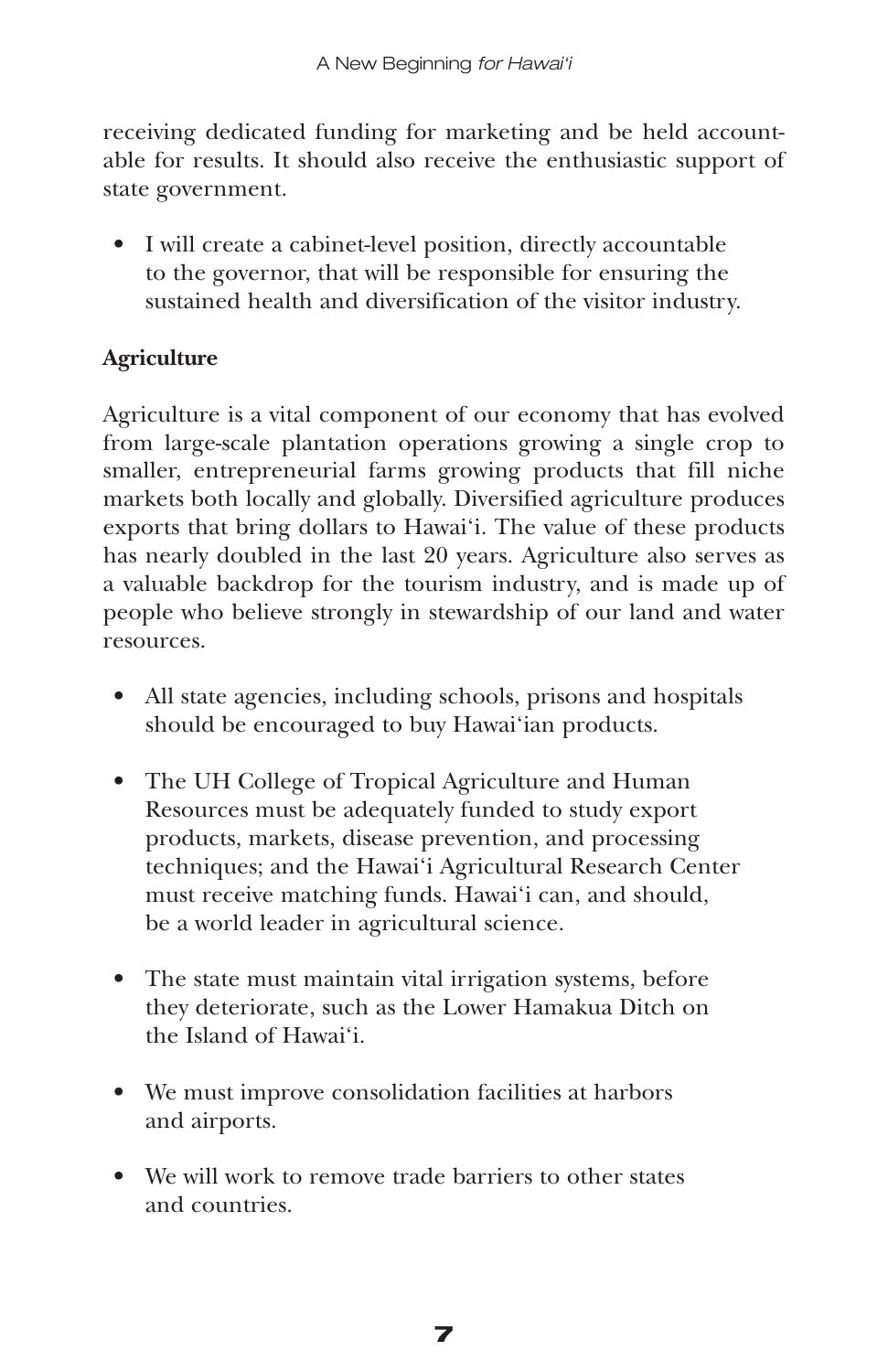## **High Technology**

High technology is an important way to strengthen and diversify Hawai'i's economy. It will provide new and high quality jobs for people living here now, as well as hope and opportunity for those who wish to return. High technology is environmentally friendly and it has potential applications for improving every existing industry in Hawai'i.

- Act 221 provides incentives for high technology investments that are considered among the best incentives in the nation, and yet few people or businesses outside of Hawai'i are aware of it. I propose an aggressive marketing program for Act 221.
- Support effective funding levels for the University of Hawai'i's activities in basic and applied research, technical assistance programs, and technology transfer efforts to strengthen and increase the economic benefits derived from partnerships with local and global businesses.

## **Complementary Industries**

As governor I will use tax incentives and other government support to attract investment in both new and existing industries, and to communities with high levels of unemployment. These industries include:

- Entertainment, including the film industry, and Hawai'ian music and dance.
- Biotechnology, crop research and development, seed production, and pharmaceutical products. We must take full advantage of our outstanding scholars and researchers at the University of Hawai'i, as well as good weather and year-round, multiple growing seasons that can make Hawai'i a leader in agricultural research.
- Health care, medical research, and medical education focused on Asia and the Pacific Rim. Health care related tourism is potentially a huge market, which Hawai'i is well-positioned to tap. We need to accelerate that process.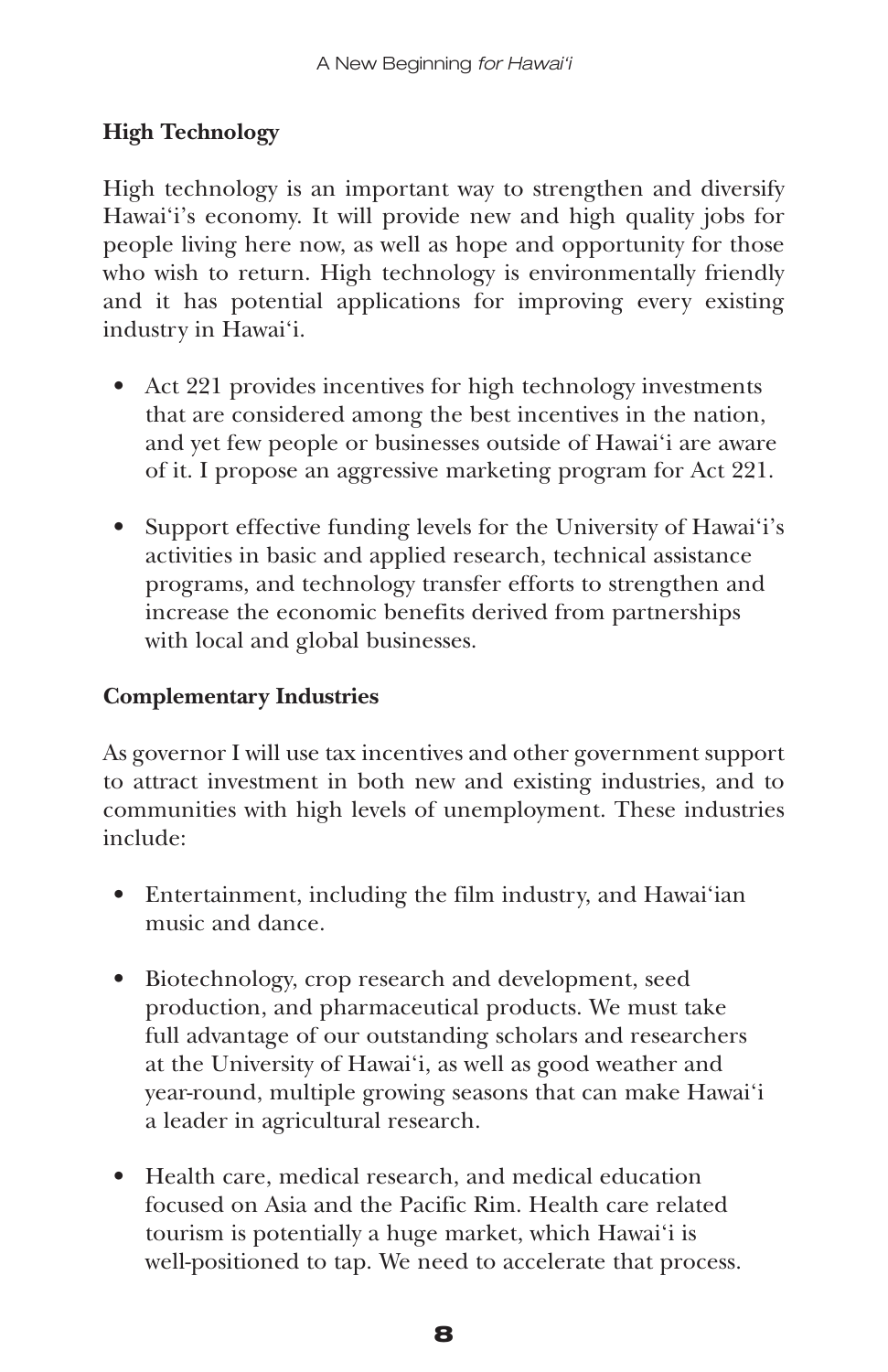• The sports industry should be a priority. We need to attract more world-class competitions to Hawai'i as we have with the Honolulu Marathon, the Pro Bowl and Hula Bowl, various golf tournaments, and the Ironman Triathlon.

## **Other Initiatives**

As governor, I will also work to:

- Reduce the price of gasoline by increasing competition, removing restrictions on where gas stations can be built and repealing other laws that drive up gas prices.
- Remove barriers to business and job growth by working cooperatively with the counties to cut unnecessary regulations and consolidate the permit system into a real, "one-stop shop." The goal should be informed decisions rather than mindless paper shuffling.
- End the 4.16 percent excise tax on medical care and products. It is bad public policy to tax people who are sick or injured. This tax puts the heaviest burden on our senior citizens and others on fixed incomes.
- Re-institute the food tax credit to help reduce the tax burden on families.
- Support university-led research by assisting in obtaining the millions of dollars available in federal grants to create new businesses and jobs. Work closely with University of Hawai'i President Dobelle and the Bush Administration on obtaining these grants.
- Encourage the Bush Administration to re-establish the importance of the East-West Center in Pacific/Asia relations and economic development.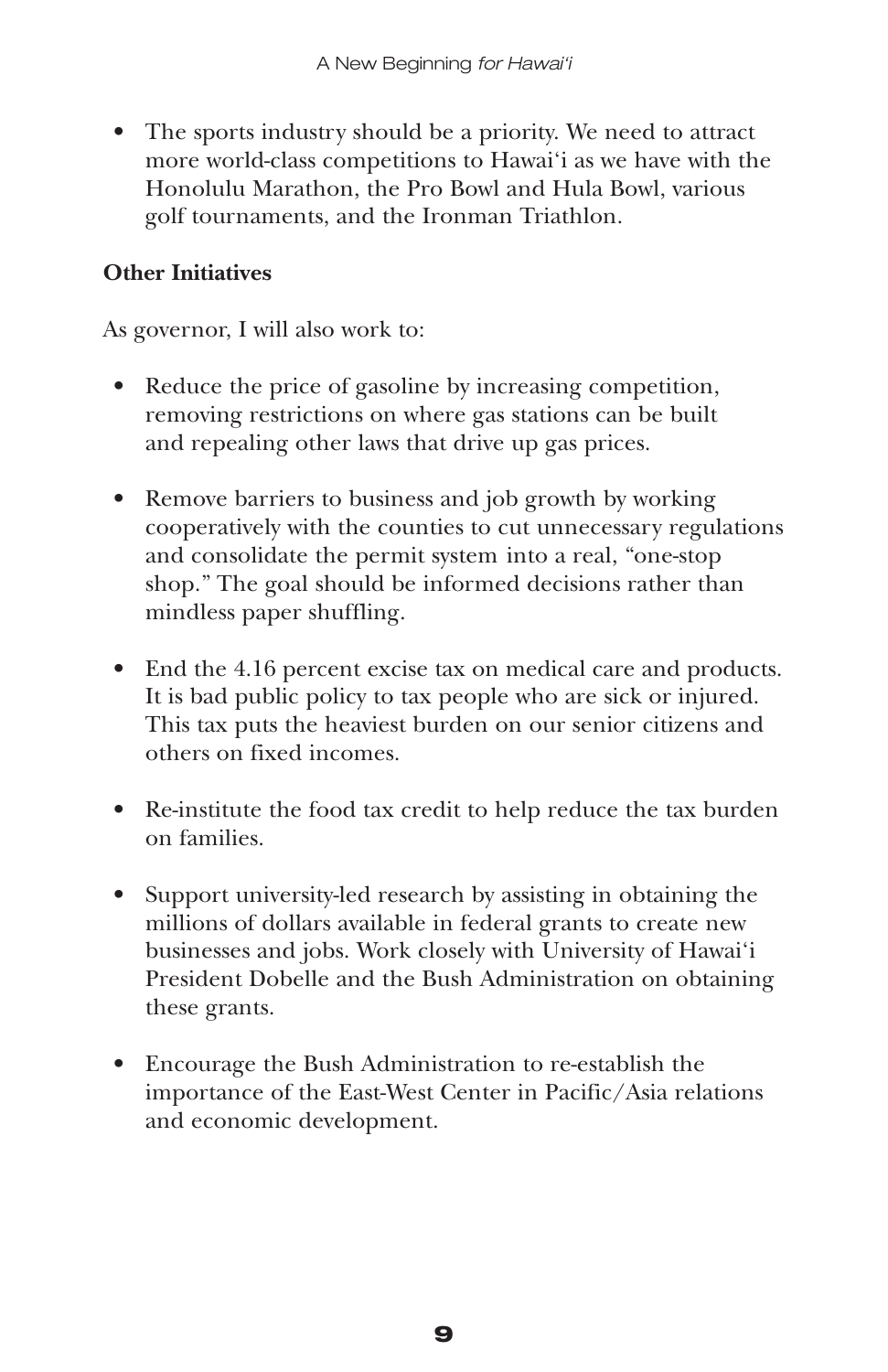# **Improving Public Education**

I am committed to making sure all the children of Hawai'i receive a quality public education in schools that are safe, where qualified teachers are the norm and where parents are a welcomed part of the school system.

This basic right is critically important to parents and children, and to the future of our state. A well-educated population is essential if Hawai'i and its people are to compete successfully in the global economy.

Election year slogans that politicians have resorted to in the past, such as "an education second to none" are nothing but words. Now is the time for action.

We must begin immediately, and we must succeed. Too much is at stake to put up with the status quo for even one more year. A common sense, back-to-basics approach is needed to bring about immediate and steady improvement in our schools.

Hawai'i has the second highest private school enrollment per capita in the nation, and extremely high rates of children who are home schooled. Parents understand that the Department of Education (DOE) is not doing a good job and is failing their children.

We should be thankful for the outstanding array of private schools, as well as the significant sacrifices parents make to fund private school education or home school their children. At the same time, we should be concerned about those families that have no choice but to send their children to failing public schools. They deserve better.

The existing centralized, one-size-fits-all school system has proven over and over incapable of responding effectively to the needs of individual islands, communities, or to the parents, teachers and students who depend on it. Decisions must be made closer to the schools and communities that are directly affected by those decisions.

Basic discipline must be restored in schools. Students in certain schools are afraid to go into restrooms, and disruptive students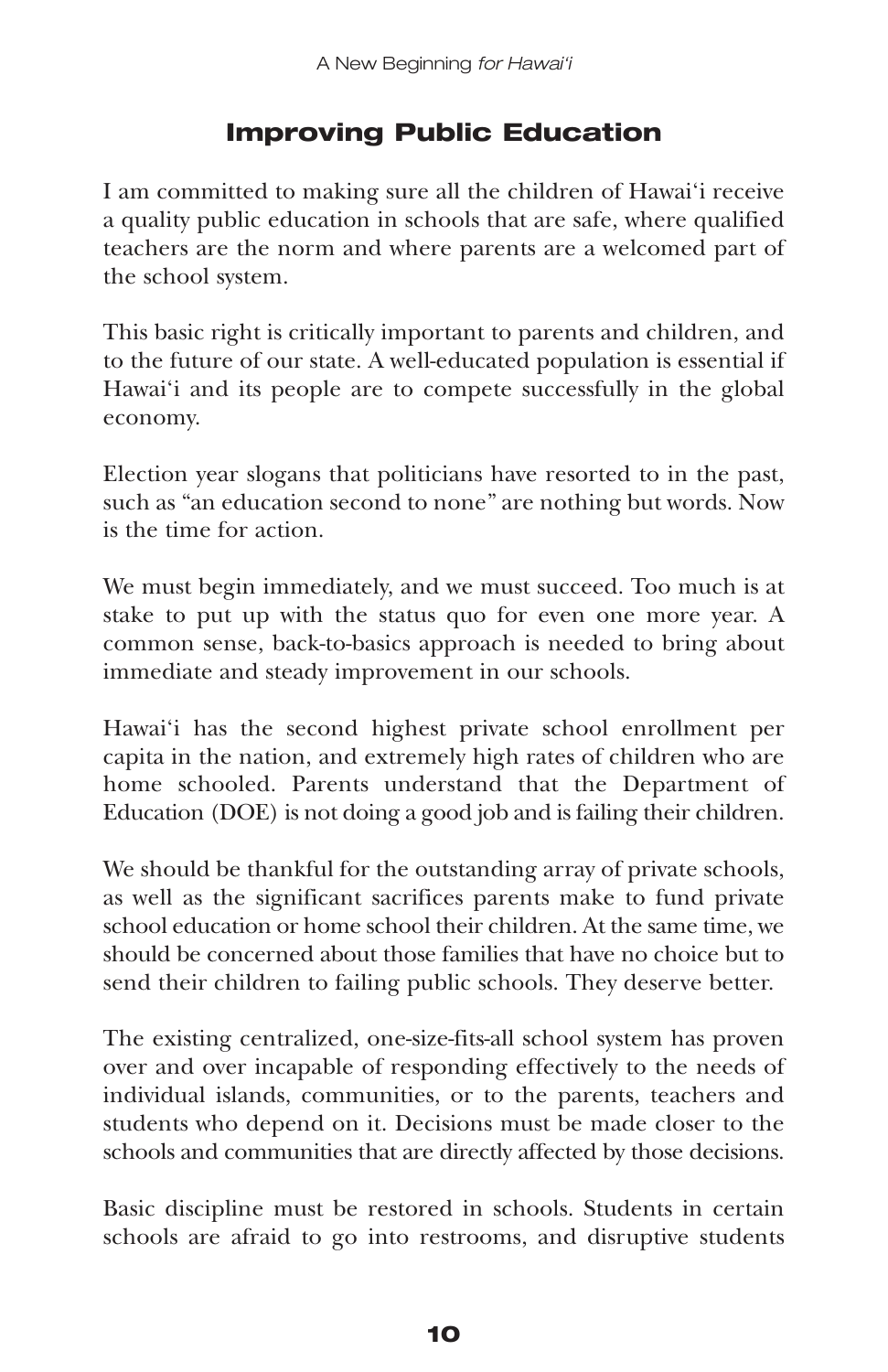are allowed to remain in classes where they make it unnecessarily difficult for other students to learn and our teachers to teach. Teachers must have the discretion and authority to remove disruptive students. We cannot continue a system that caters to the few at the expense of the many.

Here are some common sense, time-tested ways to improve our public schools. Some can be implemented immediately, while others will take longer. Now is the time to outline a plan and get started.

#### **Return Control of Schools to Communities**

- Decentralize by establishing seven, locally elected school boards so that parents, teachers and communities can control their own schools. The seven boards would be: Kaua'i County, Maui County, Hawai'i County, Leeward O'ahu, Windward O'ahu, East Honolulu, and Central O'ahu.
- Fund district operations on a per pupil basis so that funding is fair and equal in all districts. Fund construction on a needs basis since some districts have much older schools than others.
- Manage and implement all repairs and maintenance on the district level, removing the Department of Accounting and General Services (DAGS) from its current role as statewide carpenter, plumber, and painter.

## **Provide Choices For Parents and Students**

- Enthusiastically support alternative programs, including community-based charter schools, magnet schools, e-schools (Internet learning), and home schooling. Teachers' existing benefits and retirement credits should be maintained at charter schools. The current practice of penalizing teachers in charter schools is patently unfair.
- Work in cooperation with labor and business to create meaningful apprenticeship programs in vocational/technical schools that prepare students to get a job upon graduation if that is their choice.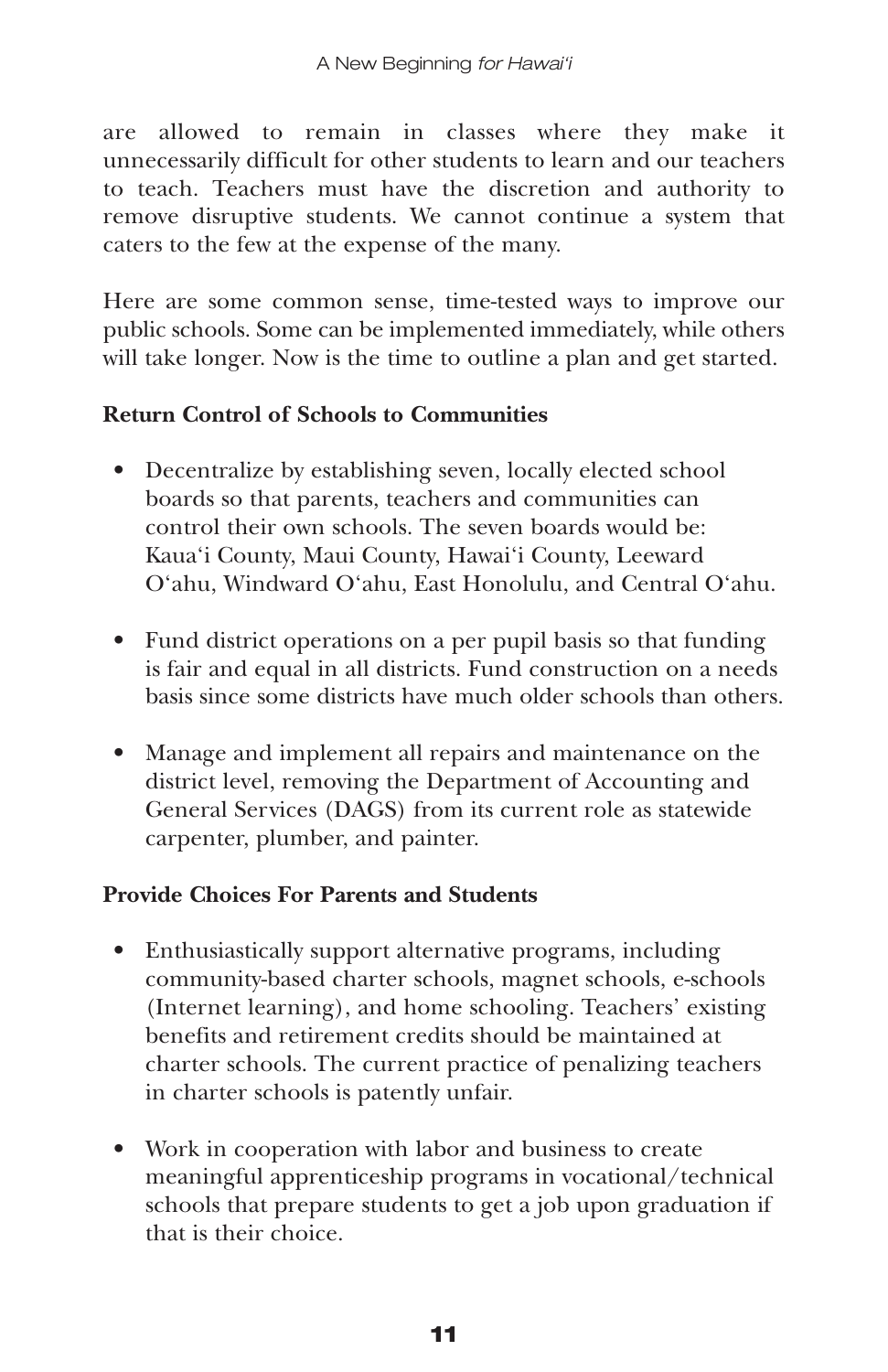• Allow home-schooled students to participate in sports and other extracurricular activities. Their parents have paid taxes and these children should have access to such programs.

## **Follow the Money**

- Conduct a complete, independent audit of the Department of Education, and institute performance-based budgeting.
- Redirect 50 percent of the money currently spent on the DOE's centralized bureaucracy so it is actually spent in the classroom or at the local school level.
- Replace the shockingly wasteful DOE supply storeroom as recommended by the state auditor with a modern, districtbased purchasing system that gets supplies to the classroom in a timely fashion at the best possible price.
- Issue debit cards to teachers that allow defined types of purchases with a dollar limit to keep within budget.

## **Return Discipline to All Schools**

• Give teachers the discretion, authority, and administrative support to remove disruptive students from the classroom so that the majority can have a positive learning environment.

## **Improve Special Education**

- Petition the federal court to clarify the state's responsibility under the Felix consent decree. Money that should be spent on special-needs children is instead being spent on consultants and lawyers.
- Work with the Bush administration and Hawai'i's congressional delegation to increase federal funding of special education.
- Appoint one person to take the lead on Felix, who is accountable directly to the governor for achieving not just technical compliance, but a truly appropriate education for all students.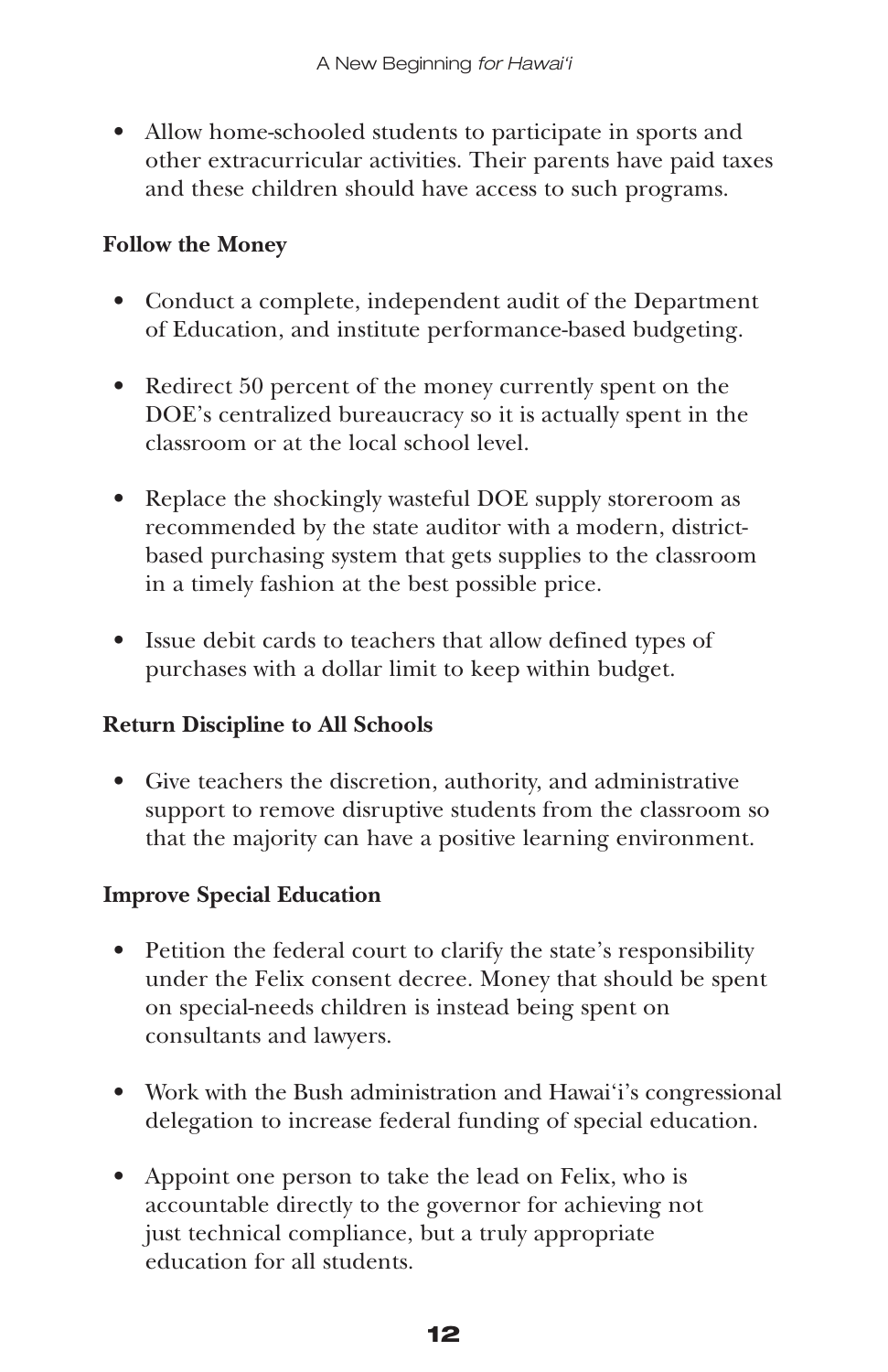- Review standards that are used to identify "Felix children" to determine if students are being properly classified.
- Explore providing vouchers to parents of "Felix children" so they can effectively seek a viable alternative when the public schools continually fail to provide the services needed to support their children.
- Work with and support the legislative investigating committee's attempts to hold the DOE accountable for all money spent on Felix.
- Install a data system that is actually useful for teachers, rather than the current ISPED system that burdens teachers and other professionals without improvement in services to students.
- Recruit special education teachers within the state by offering various incentives, such as tuition reimbursements, while eliminating any pay differential for teachers recruited from the mainland.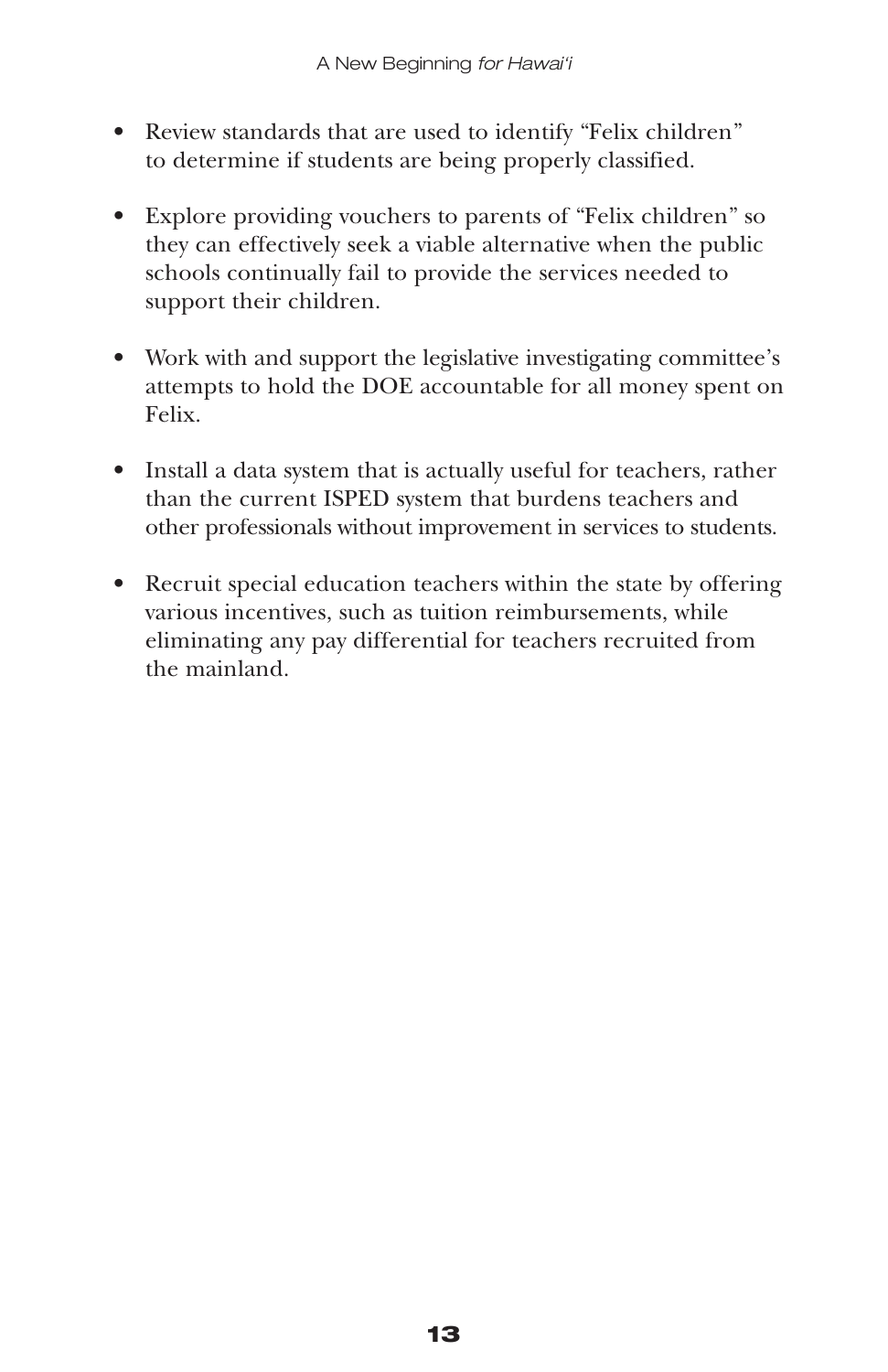# **Protecting Our Environment**

Respect and responsibility for our environment and stewardship of our natural resources are part of the social fabric of our society today. And as an island state with an economy based to a large degree on tourism and diversified agriculture, our environment is the foundation of our economic well-being.

Government is perpetually faced with finding the right balance between what is best for our environment and what is best for our economy. But pitting each against the other has too often produced a winner and a loser. We cannot continue to operate in this manner if we expect a quality environment and a growing, diversified economy. I believe the goals of a strong economy and a protected environment can be compatible.

There is tremendous opportunity for environmental responsibility to be an economic force and for economic forces to be environmentally responsible.

I envision members of the environmental community participating in the decision making process as voting members of regulatory agencies, and I will appoint people with solid environmental credentials to relevant boards. Good decisions result when all viewpoints are represented.

I will also ask environmental, business, and community leaders to collaborate on exploring and recommending environmental opportunities for economic development.

As governor, I will:

- Support tourism, agriculture and a healthy and harmonious lifestyle by preserving our natural beauty and environment.
- Support broad-based, community decision making on development and preservation projects.
- Create markets for recyclable products (lubricants, bottles and cans) by using tax or market incentives. Recycling will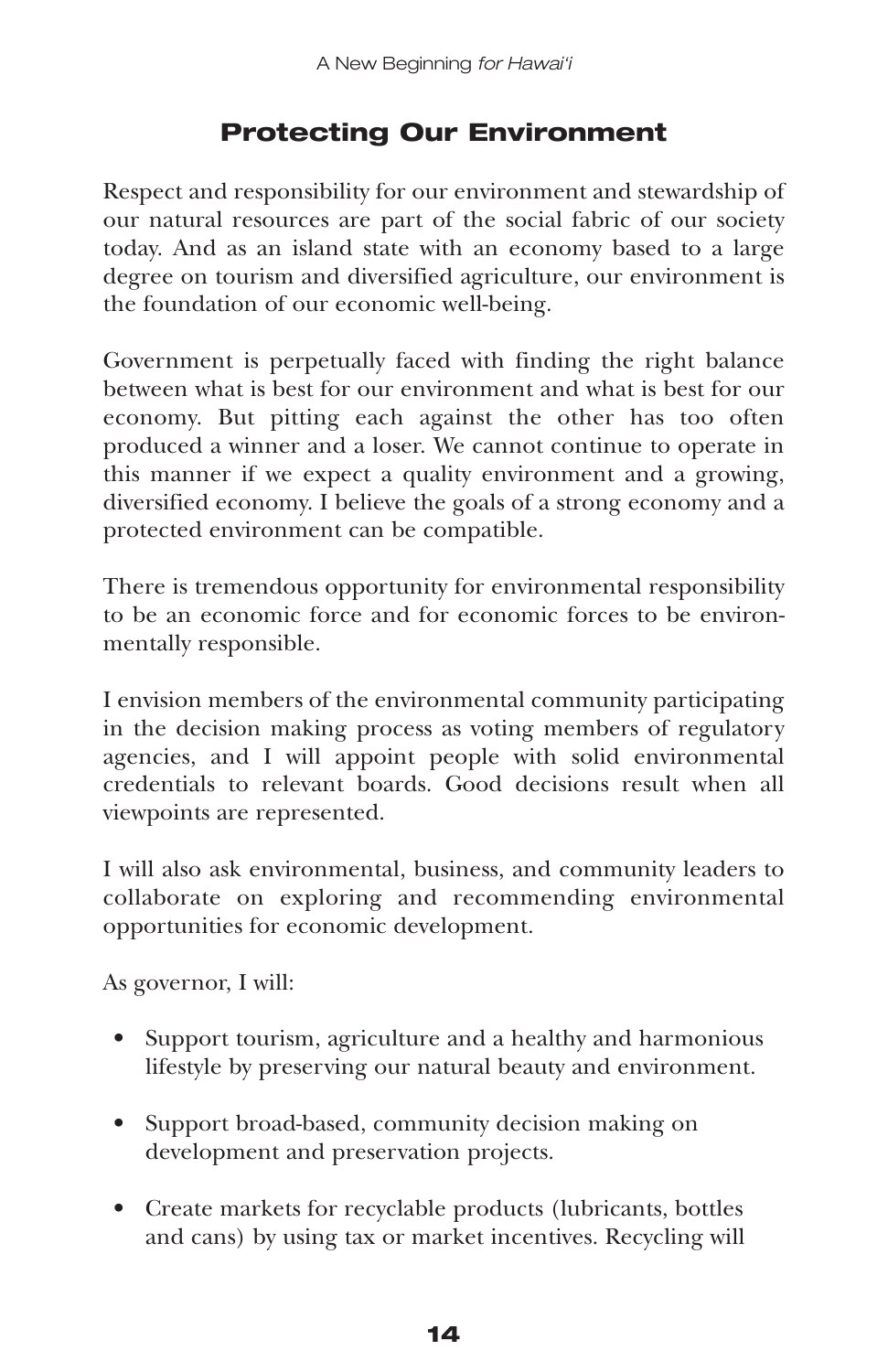only work if someone wants to use the end product. State government should be a leader in purchasing and using recycled products to help develop those markets.

- Maintain parks and natural areas for residents and tourists. The public enjoyment of these areas has been greatly diminished because too little money has been budgeted for maintenance.
- Work closely with federal, state and county agencies to eliminate pointless duplication and the wasting of resources on multiple reviews of programs and projects. The goal should be intelligent regulation, not bureaucratic obstructionism.
- Support projects that do not create adverse impacts on parks, beaches or conservation lands.
- Provide support for programs, public and private, that maintain complex ecosystems and biodiversity.
- Promote and support watershed management and preservation of aquifers.
- Increase shoreline setbacks for structures, and strictly enforce prohibition on seawalls.
- Vigorously enforce anti-pollution laws already on the books.
- Appoint people with environmental or conservation experience to boards, commissions and agencies whose decisions impact our land, water, and natural resources.
- Re-establish the Community Workday Program to reduce the growing litter problem and to resolve other community problems such as abandoned cars.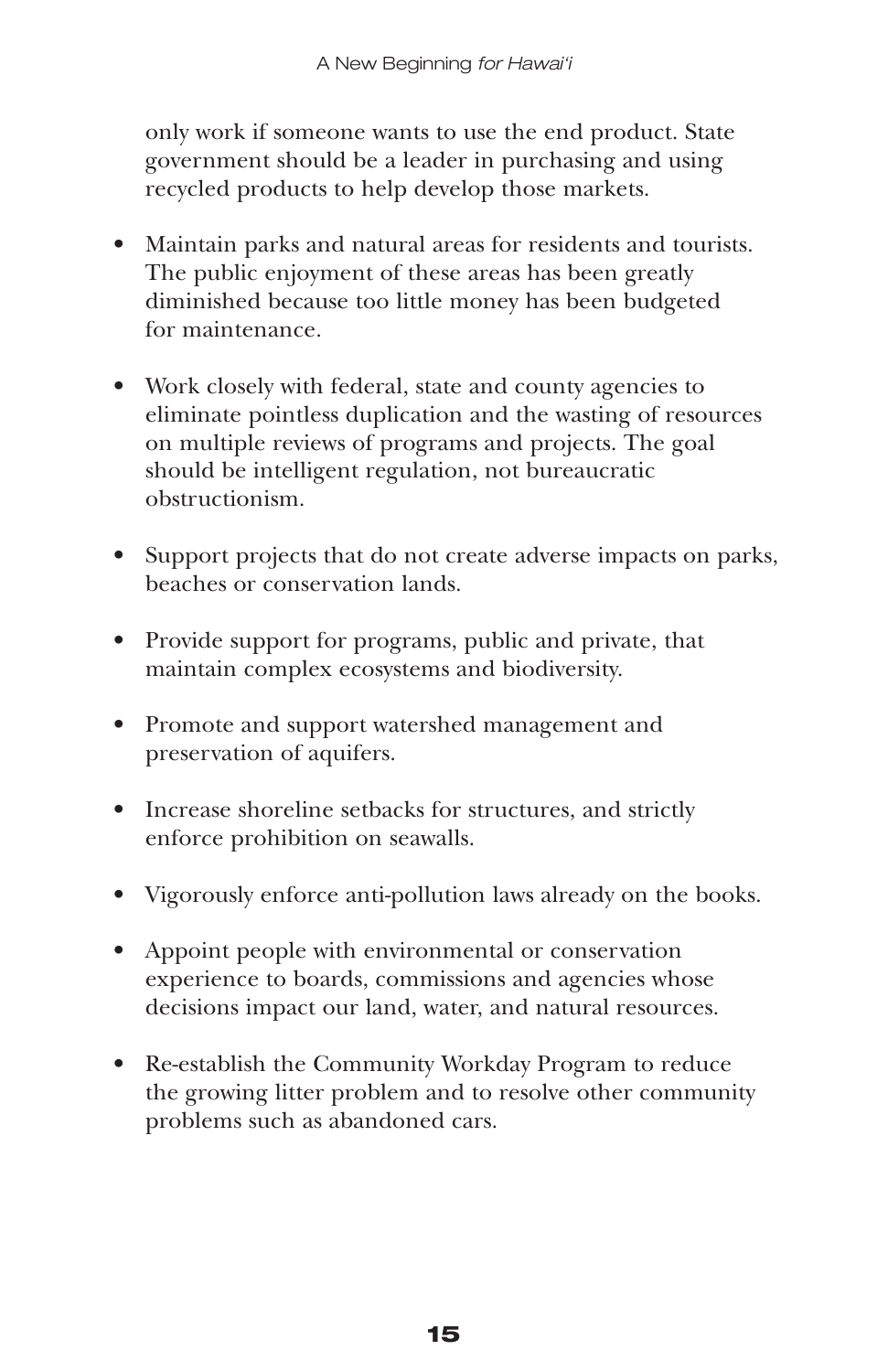# **Supporting the University of Hawai'i**

The original purpose of the University of Hawai'i system was to make a quality college education available at an affordable price to all the people of Hawai'i. Today, I believe the goal of the University of Hawai'i should be to become one of the very best public universities in the nation.

All too often, the University has functioned like an agency of state government. For this reason, it has not received the appreciation, respect and support that it deserves and needs from the general community. The future for our University system must be built upon collaboration and cooperation with government, the community and business.

Hawai'i should always be a world research leader in areas where we have a natural advantage such as marine biology, aquaculture, tropical agriculture, astronomy, oceanography, volcanology, and alternative energy. For this to happen, the University must lead the way.

The days of thinking about the University as just a place to get an affordable degree are gone. The University is a critical player in Hawai'i's economic future. From the standpoint of our people, there is no better investment opportunity in town than the University of Hawai'i.

As governor, I will:

- Appoint to the Board of Regents individuals who share my vision for a world-class University of Hawai'i and who bring value to the table. The old days of political appointees who don't bother to ever really understand the University's potential or to fight aggressively on its behalf, will be gone. This is a crucial first step in unleashing the vast potential that the University represents.
- Appoint, as appropriate, up to three non-Hawai'i residents with extensive qualifications to the 12-member Board of Regents in order to broaden the Board's perspective.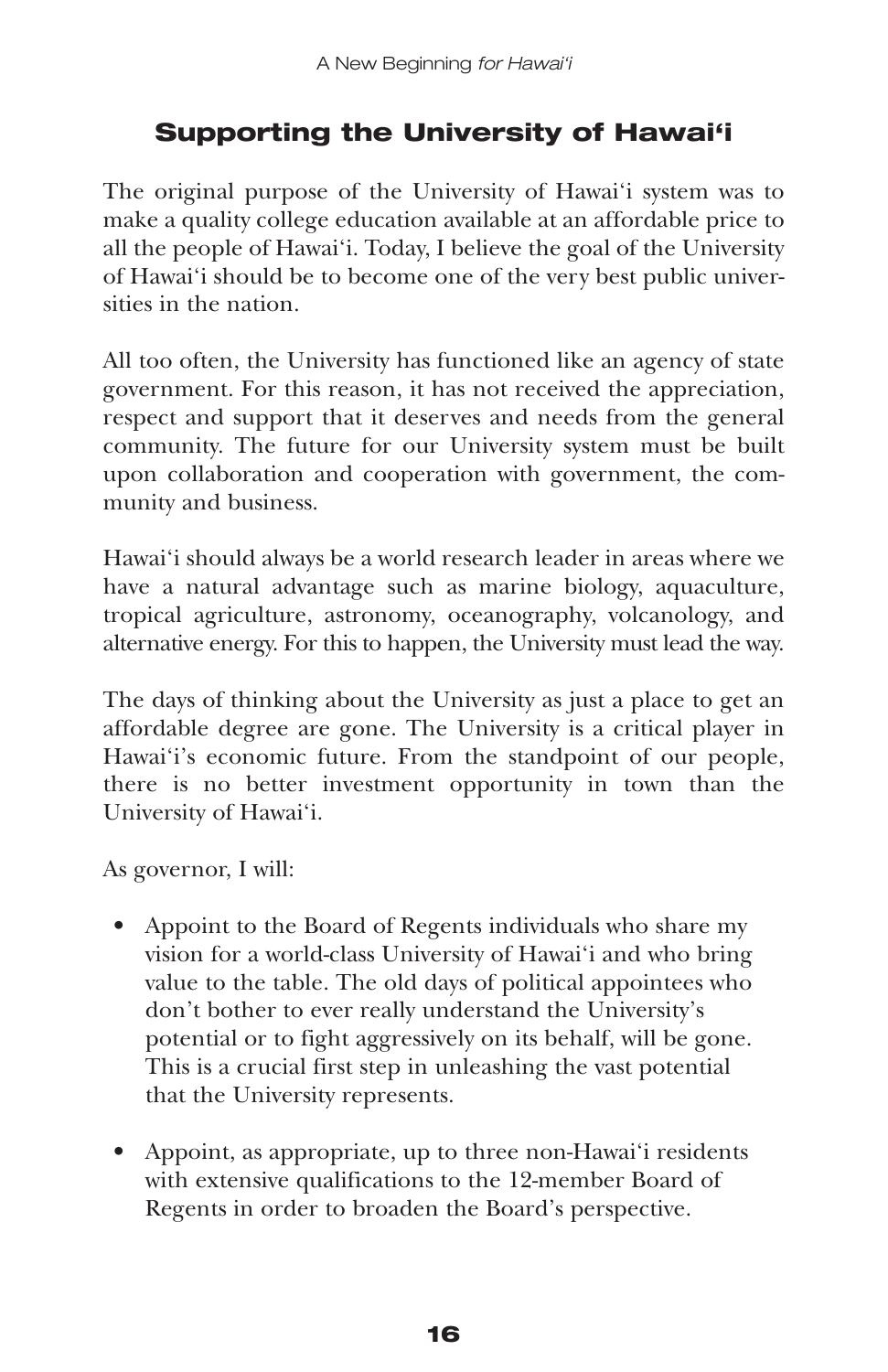- Support genuine autonomy for the Board of Regents in running the University system. For example, the Regents should have complete independence in setting tuition and fees, and in bargaining with their employees. Their duty will be to serve the University, not the governor who appoints them.
- Support effective funding levels for the University of Hawai'i's activities in basic and applied research, technical assistance programs, and technology transfer efforts to strengthen and increase the economic benefits derived from partnerships with local and global businesses.
- Encourage state agencies, contractors, and grantees to use University of Hawai'i faculty and students as consultants and researchers.
- Encourage all businesses and non-profits to develop cooperative research and work/study programs with the University of Hawai'i.
- Allow the University to retain the funds it generates internally and make sure that state funding is not diminished as a result of these additional funds generated through University initiative.
- Assist the University in obtaining millions of dollars in existing federal grants by working directly with the Bush Administration and federal agencies responsible for awarding those grants.
- Encourage labor, business and individual donors to help build an endowment for the University of Hawai'i that will help it attract world class researchers, provide financial aid to students in need and develop new programs to help the University take a real leadership role in rebuilding our economy, protecting our environment and improving our way of life.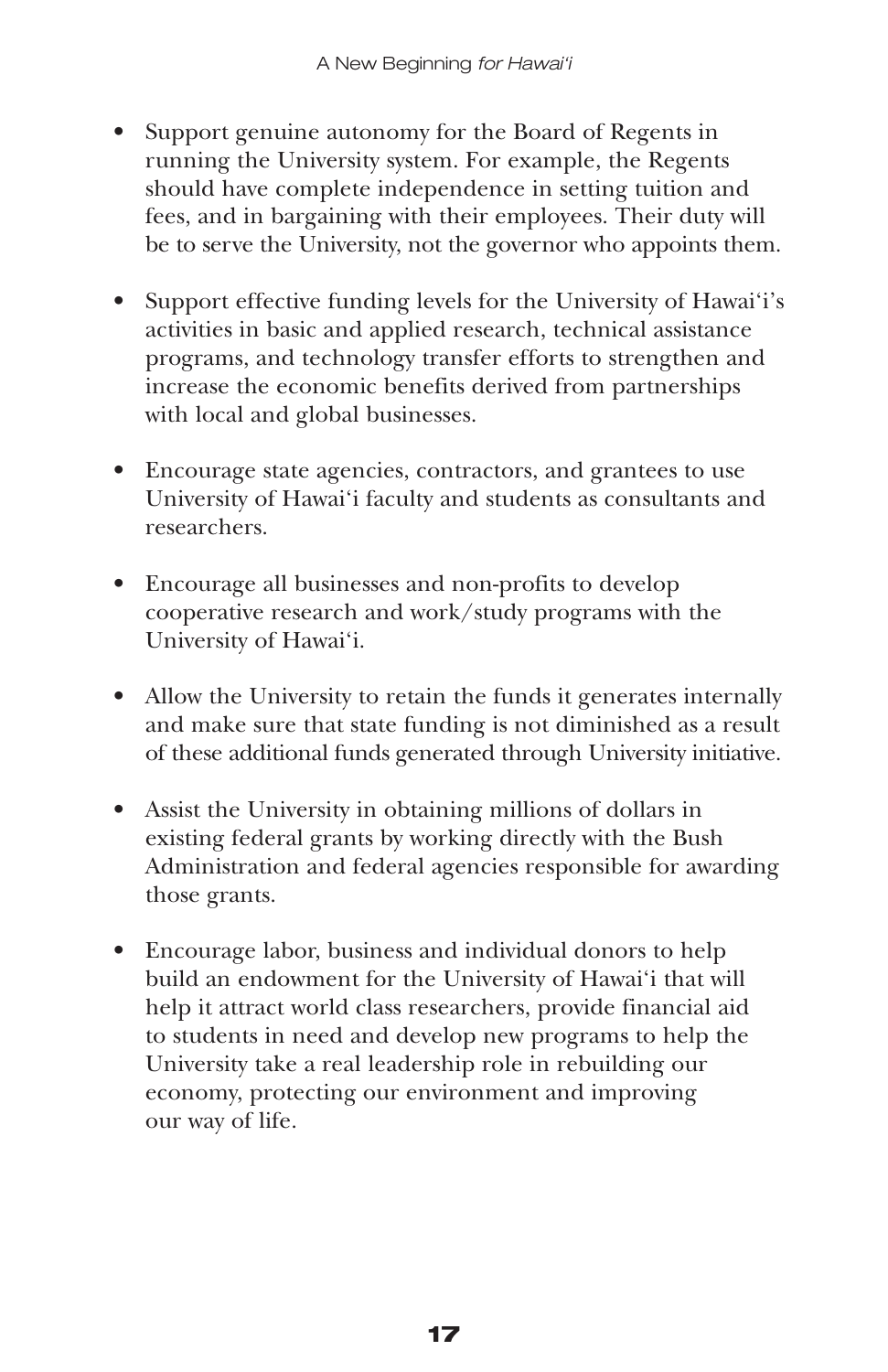# **Fulfilling Commitments to Native Hawai'ians**

The people of Hawai'i have a deep appreciation and respect for Hawai'ian history, language and culture. But all too often, when the time has come to act, state and federal government officials have not been there for Hawai'i's indigenous people.

The Department of Hawai'ian Homelands has fallen short of what it could and should accomplish for qualifying Hawai'ians. This has been true under Republican as well as Democratic administrations. The Hawai'ian Homes Commission Act dates back to 1921, yet nearly 10,000 beneficiaries are still on the waiting list.

State officials have not done the best job possible of lobbying forcefully and effectively in Washington D.C. on behalf of Native Hawai'ians.

State government has had trust obligations to Hawai'ians since statehood, but has not done enough to meet this responsibility. The tendency has been simply to react when Hawai'ian issues reach a boiling point. This is a recipe for disaster.

State officials must articulate ideas and goals, and encourage dialogue between all affected parties. Too often, state officials have acted unilaterally and not in accordance with their rhetoric. This is why trust and confidence in state government's commitment to Hawai'ians is eroding.

The stakes are high. It is the Hawai'ian people and their culture that make Hawai'i Hawai'i. If the indigenous people do not feel that things are pono, Hawai'i cannot prosper. Now is the time for government officials to speak clearly and from the heart about the position of Hawai'ians in this wonderful place that we all call home.

As governor, I will:

• Personally lobby the Bush Administration and the Republican leadership in Congress on behalf of Hawai'ian rights.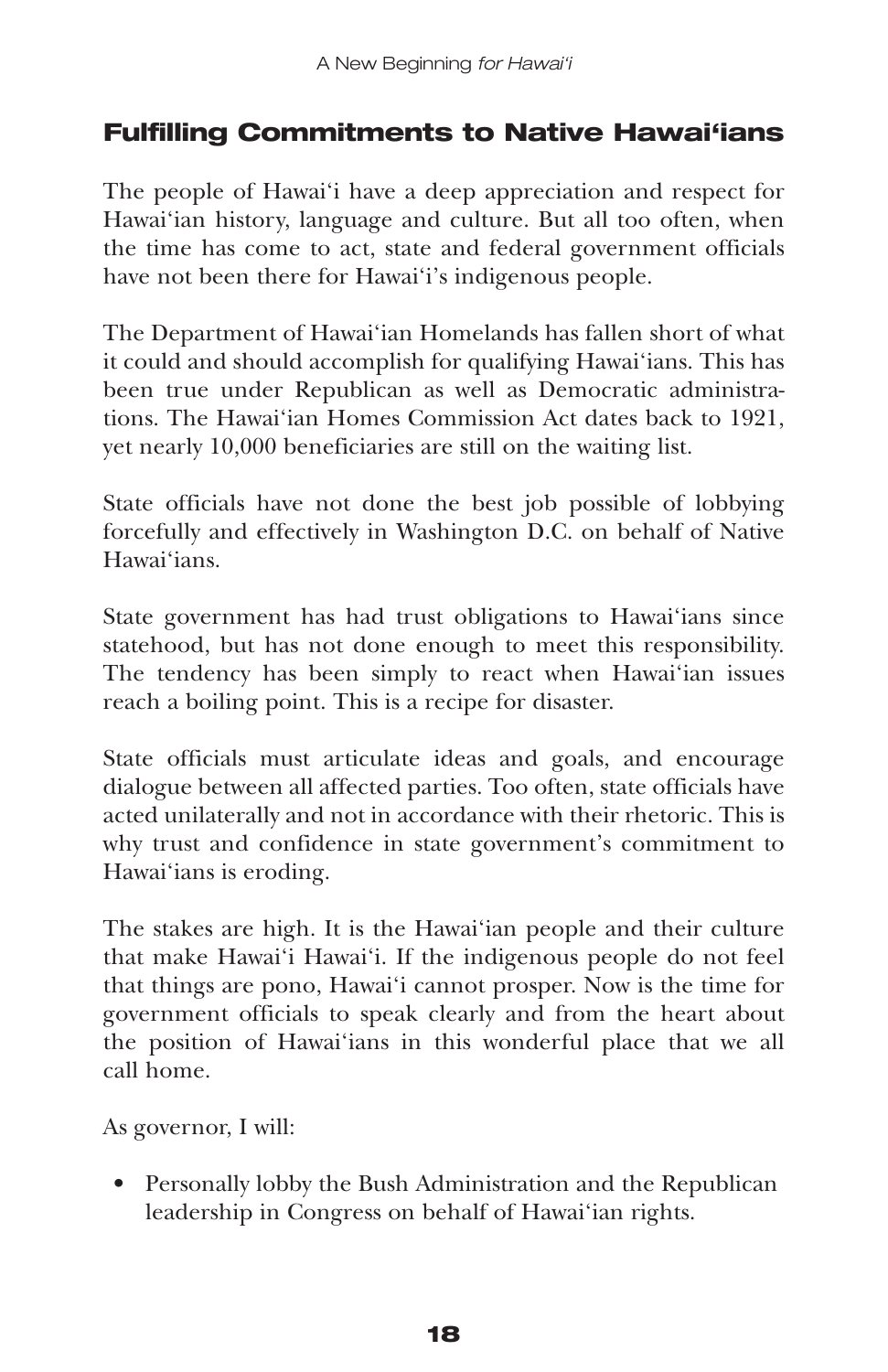- Support federal and state funding for recognized initiatives leading to the implementation of Native Hawai'ian self-determination by popular vote of the Native Hawai'ian people.
- Support continued state and federal funding for Native Hawai'ian health care programs.
- Preserve and increase the use of the Hawai'ian language, culture, and music as central, unifying elements of our way of life.
- Achieve within five years both the state and federal government's legal obligation to distribute homestead lands to all individuals holding a legal right to such a homestead. This will finally implement Prince Jonah Kuhio Kalaniana'ole's vision to restore Native Hawai'ians to the land as expressed in the Hawai'ian Homes Commission Act.
- Reinstate the Hawai'ian Homelands Trust Individual Claims Review Panel to resolve the claims that were filed by Native Hawai'ians for the mismanagement of the Department of Hawai'ian Homelands.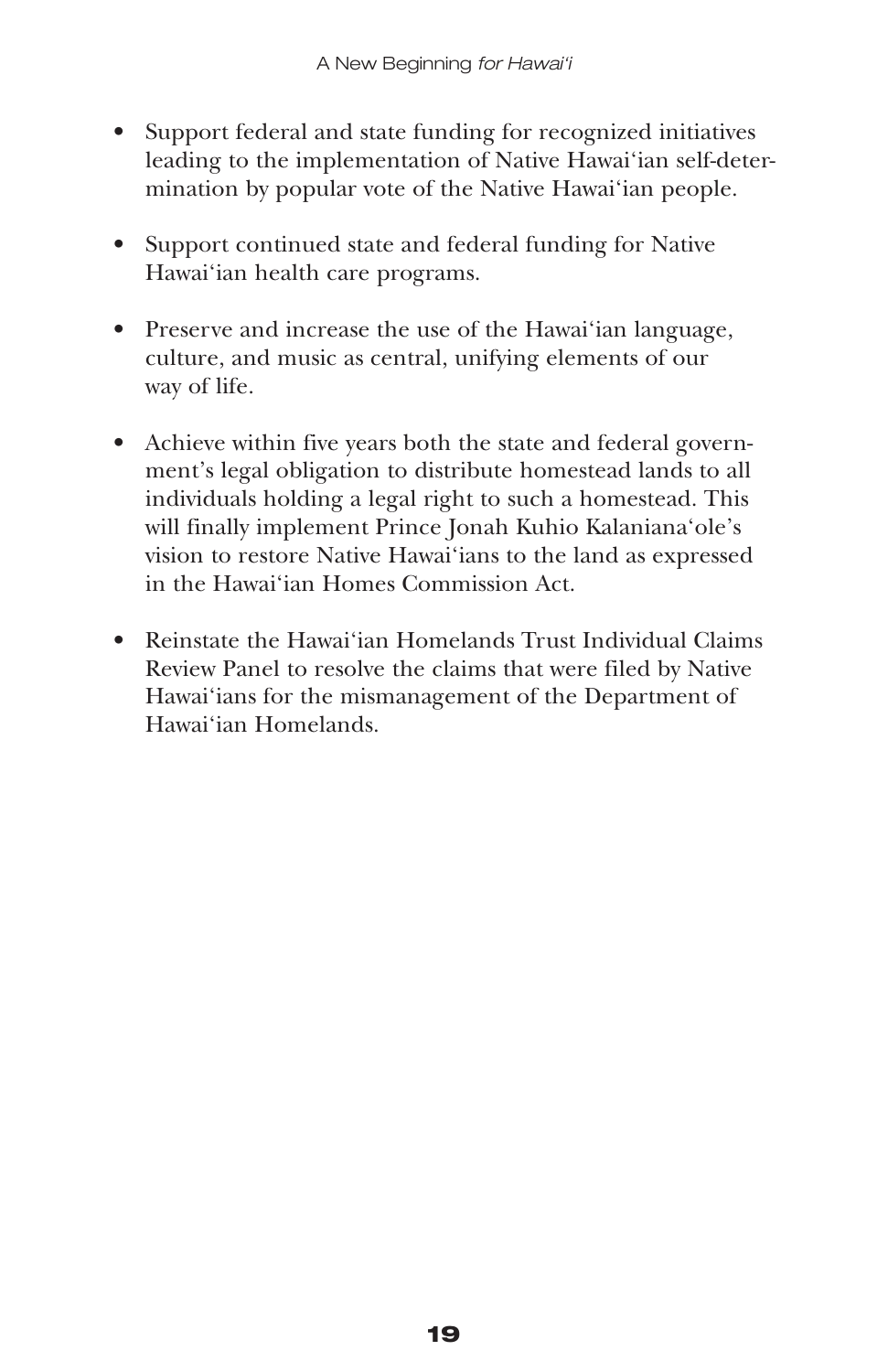# **Assuring Public Safety**

One fundamental purpose of government is to ensure public safety. Safe streets and neighborhoods are critically important. They promote a sense of social well-being that defines our society.

While our state has discussed building more prison space, and unfortunately that must be done, we need to increase efforts to prevent criminal behavior and to rehabilitate those in prison. This must be done not just to rehabilitate those who break the law, but to protect the innocent by preventing future crimes.

## **Drug Prevention and Treatment**

Three out of four crimes committed today are directly related to drug or alcohol abuse. We can no longer ignore the impact this abuse is having on our communities, our families, and especially our children. There are too many lives that have been destroyed. There are too many futures that are in jeopardy. We must act now to treat and rehabilitate those in need. In the long run, prevention is by far the smartest approach.

We need to build correctional facilities in Hawai'i that offer drug and alcohol treatment. We must also increase our educational and treatment capacity for those not in prisons today, but who are at risk. This is an investment in preventing substance abuse before it happens, as opposed to treating and punishing it after incarceration.

## **Security after 9-11**

Our world changed forever when the terrorists struck on September 11. The security of our country and our state has become a priority for every level of government and for every citizen. As a state comprised of islands, our security needs are unique. Each county, to a large degree, must be able to respond to unexpected situations independently. We cannot easily call on other counties or other states for backup. This is a reality that calls for comprehensive planning with the military, as well as other federal, state and county agencies.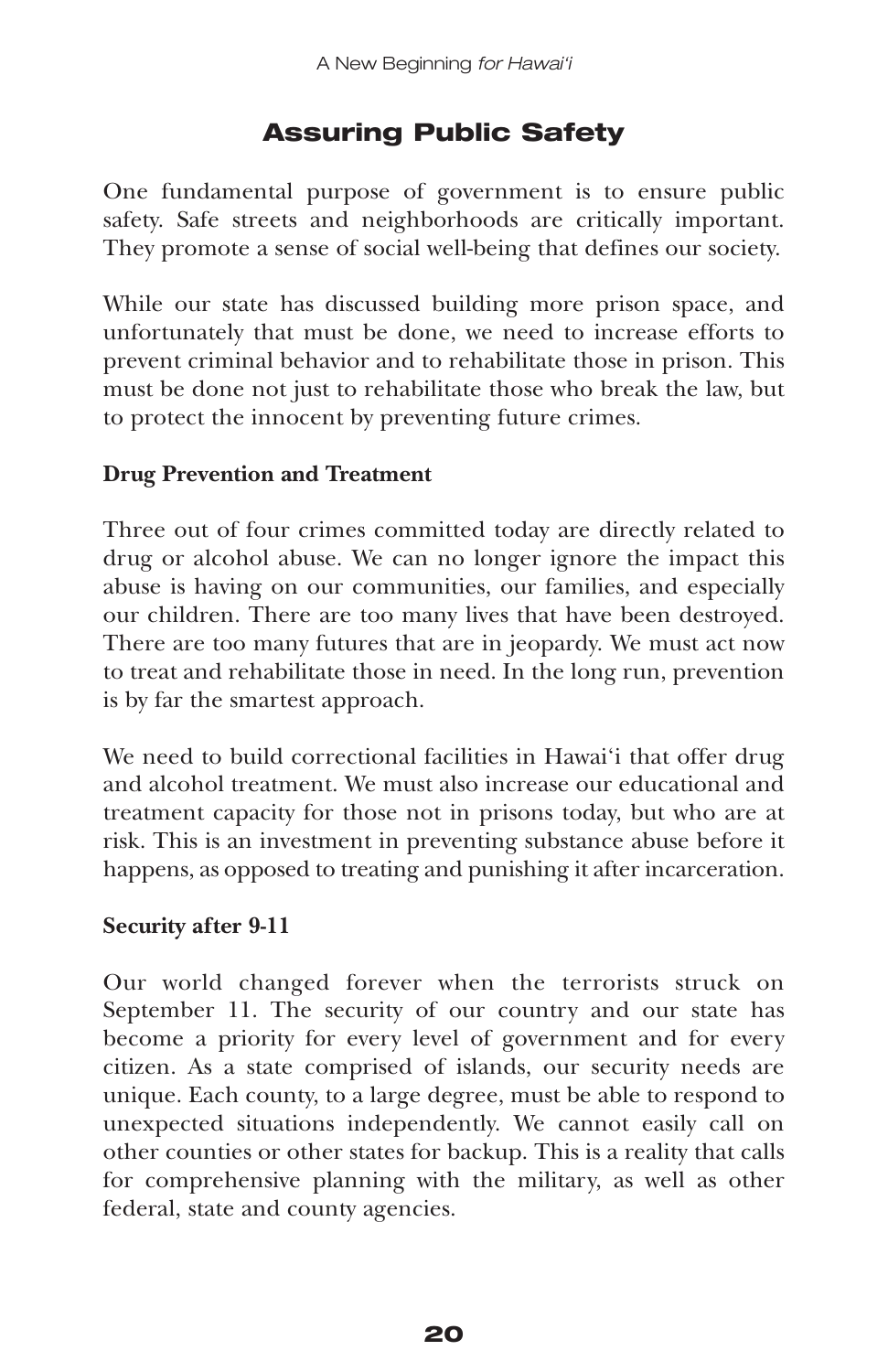As governor, I will:

- Work with the Bush Administration to establish a Pacific Region for the Department of Homeland Security to be based in Honolulu that will make Hawai'i a secured point of entry for the Western United States.
- Support and advocate compensating local police officers on par with mainland communities of comparable size and risk. We need to end the migration of Hawai'i-trained police officers to the mainland because of large disparities in compensation.
- Divide the Department of Public Safety into two separate departments — the Department of State Law Enforcement and the Department of Prisons. This would address administrative deficiencies identified by the state auditor.
- Build two privately-funded, 500-bed substance abuse treatment correctional facilities that will begin to address the huge backlog of prisoners needing treatment and provide judges and juries with sentencing options. Keeping these facilities in Hawai'i will allow important family ties to be maintained as part of the rehabilitation process.
- Encourage and support community-based programs that empower people to prevent or reduce crime, such as neighborhood watch and community policing.
- Work to secure increased federal funding for the highly successful, community-based Weed and Seed Programs.
- Focus on breaking the cycle of domestic violence by working with established programs to address the core issues causing domestic violence. The cycle must be stopped.
- Impose strict, mandatory penalties on those who sell and profit from illegal drugs, especially crystal methamphetamine.
- Keep the age of consent at 16.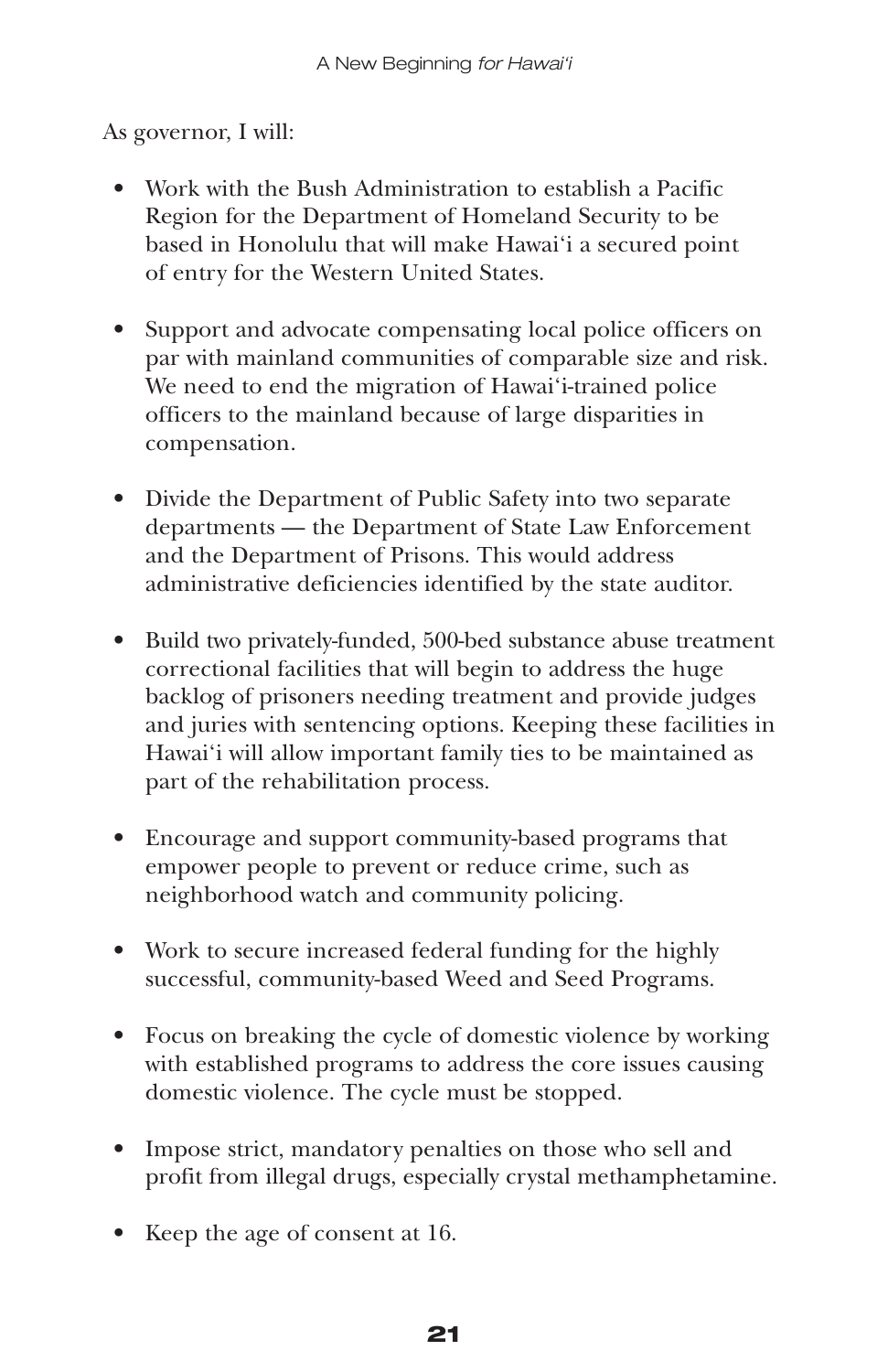# **Improving Health Care**

Hawai'i is blessed with one of the best physical, social, and medical environments in the world. We enjoy clean air, unparalleled natural beauty, social diversity and acceptance, and modern, top-quality medical facilities and services.

Hawai'i is a healthy place to live, but health care costs are high and double-digit increases are projected. At the family level, insurance is not always available and affordable, and an uninsured illness can be financially devastating.

My agenda for a new beginning includes acting decisively to meet these challenges by eliminating taxes on medical care, providing incentives for purchasing medical insurance, increasing competition among providers, and providing incentives to ensure coverage for part-time employees.

As governor, I will:

- Eliminate the tax on the sick and injured. We can instantly reduce the cost of some health care by eliminating the 4.16 percent GET (general excise tax) on medical services and products. This will affect the total price by no more than 4.16 percent, but the principle is important. Government should not tax people for being sick.
- Invest in caregivers, and help alleviate the shortage of nurses by increasing student capacity at the UH School of Nursing. We must also revisit our licensing and immigration procedures so that nurses who already live in Hawai'i can actually work as nurses.
- Facilitate the purchase of long term care insurance by providing a tax deduction or credit for premium payments. Private insurers historically have provided better coverage at a lower cost than government-run programs.
- Provide a greater diversity of health care choices. For example, increase healthcare options to include health maintenance organizations, preferred provider organizations, low and

#### **22**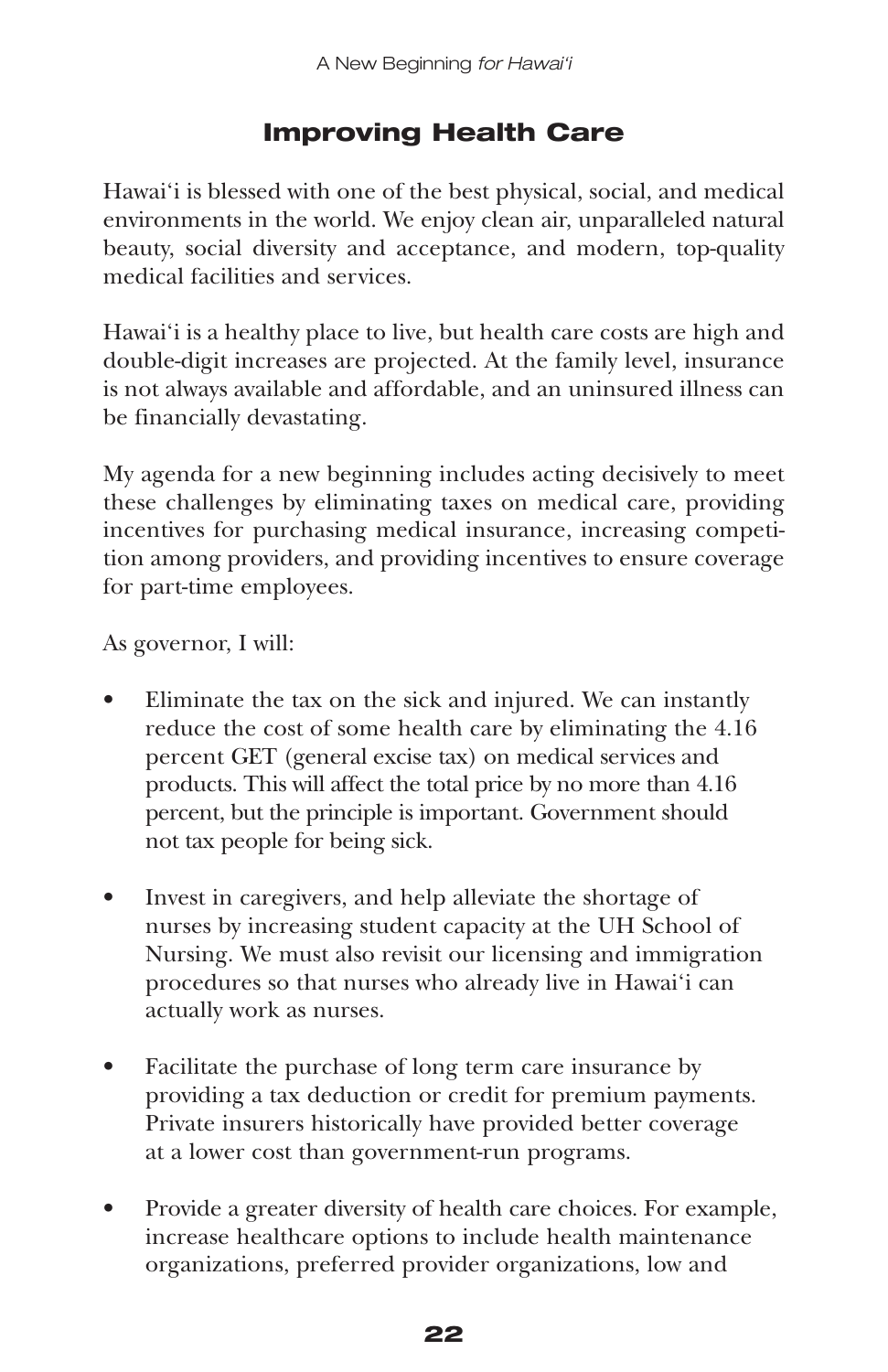high deductible plans, as well as medical savings accounts. Consumers who would like to combine a medical savings account with catastrophic care insurance ought to have that option. This is popular elsewhere but currently prohibited in Hawai'i.

- Increase competition to control cost, by encouraging entry into the Hawai'i market of additional health care insurers, HMOs, etc.
- Require that government provide health coverage for each employee who works more than 19 hours per week — just as every private employer in Hawai'i is required to do.
- Work with Hawai'i's congressional delegation, and use my contacts with the Bush Administration to increase Medicare and other federal reimbursement payments to achieve parity with mainland states and to reflect our higher cost of living. Some mainland Medicare providers receive 37 percent more than Hawai'i providers, even though our cost of living is much higher. This is not fair and must be changed.
- Seek federal reimbursement on behalf of local hospitals and physicians for the millions of dollars of health care costs resulting from the federal government's Compact of Free Association.
- Encourage employers to provide health insurance coverage to part-time workers. Many people work two or more part-time jobs and currently do not get health coverage through their employers. To reduce the number of uninsured people we should encourage employers to provide health coverage for employees who work less than 20 hours a week by allowing a tax credit for the premiums paid.
- Treat physical and mental disorders the same with regard to health coverage. Most mental disorders are controllable with medication. It makes no sense from a societal standpoint to cover asthma medication but not anti-depressants.
- Provide community health centers with consistent funding and adequate reimbursements to cover their costs.

#### **23**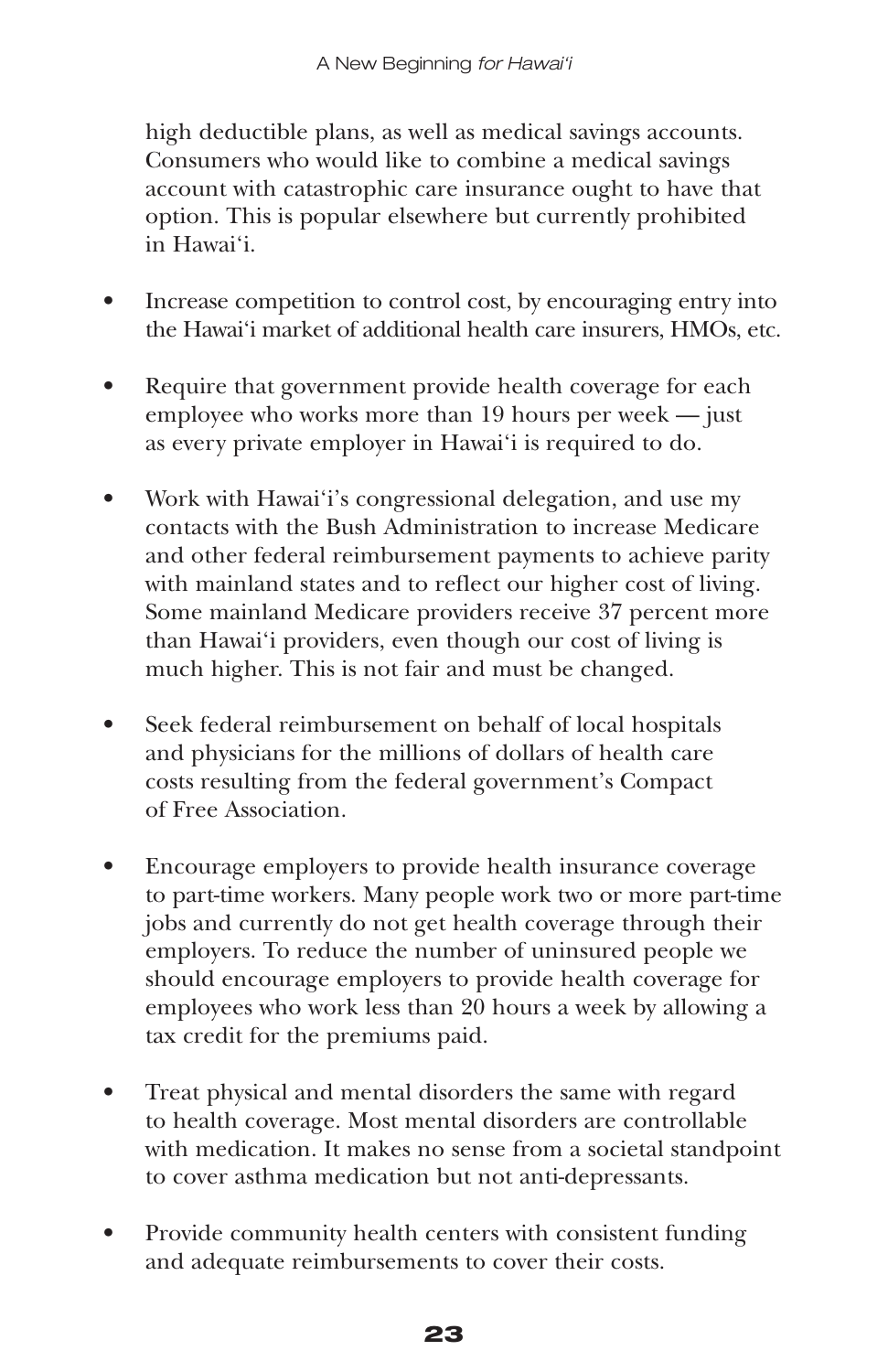# **Encouraging Alternative Energy**

Hawai'i is blessed with many sources of natural energy including the year-round sun, wind, sea, geothermal and biomass, but until we make a commitment to be a leader in alternative energy development, we will remain dependent on imported oil and these cleaner sources of energy will remain underutilized.

All sources of alternative energy have challenges, such as start up costs and public acceptance. Yet each has the potential to fuel economic diversification and expansion.

Hawai'i's energy needs will increase in the coming years. Moving from an over-reliance on imported oil to cleaner, more efficient sources of energy is critical to our environment, the economy, and our very way of life. This is particularly true while our country is at war and we remain potential "energy hostages" to foreign governments.

In addition to alternative energy, Hawai'i should fully utilize energy conservation, waste-to-energy, and energy efficient buildings and materials.

The state must take the lead to stimulate renewable energy use and research, and reduce our dependence on fossil fuels.

As governor, I will:

- Achieve 20 percent renewable energy use by 2020.
- Design all state projects and buildings to use renewable energy to the maximum extent possible.
- Lobby the Bush Administration for federal funds to fully support Hawai'i's development of alternative sources of energy.
- Establish conservation goals for all government departments.
- Eliminate excise and fuel taxes on non-petroleum renewable fuels (biodiesel, gasohol, etc.)

#### **24**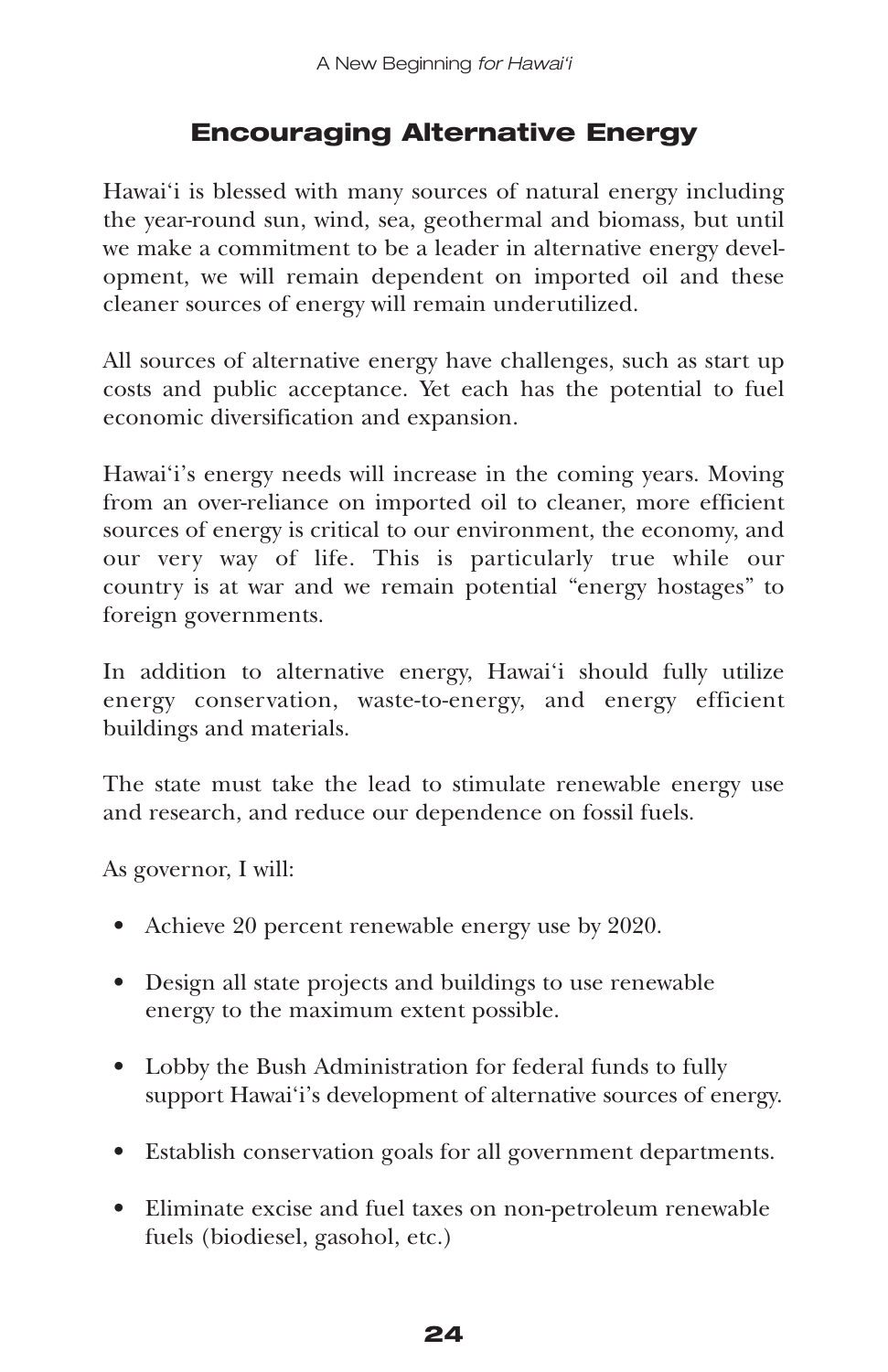- Extend tax credits for energy conservation installation, such as solar water heaters.
- Target renewable energy research as an area of excellence for the University of Hawai'i. Assist the University in attracting grants and federal funding to initiate these programs. Make state government a partner, not a burden, in the expansion of research funding for the University.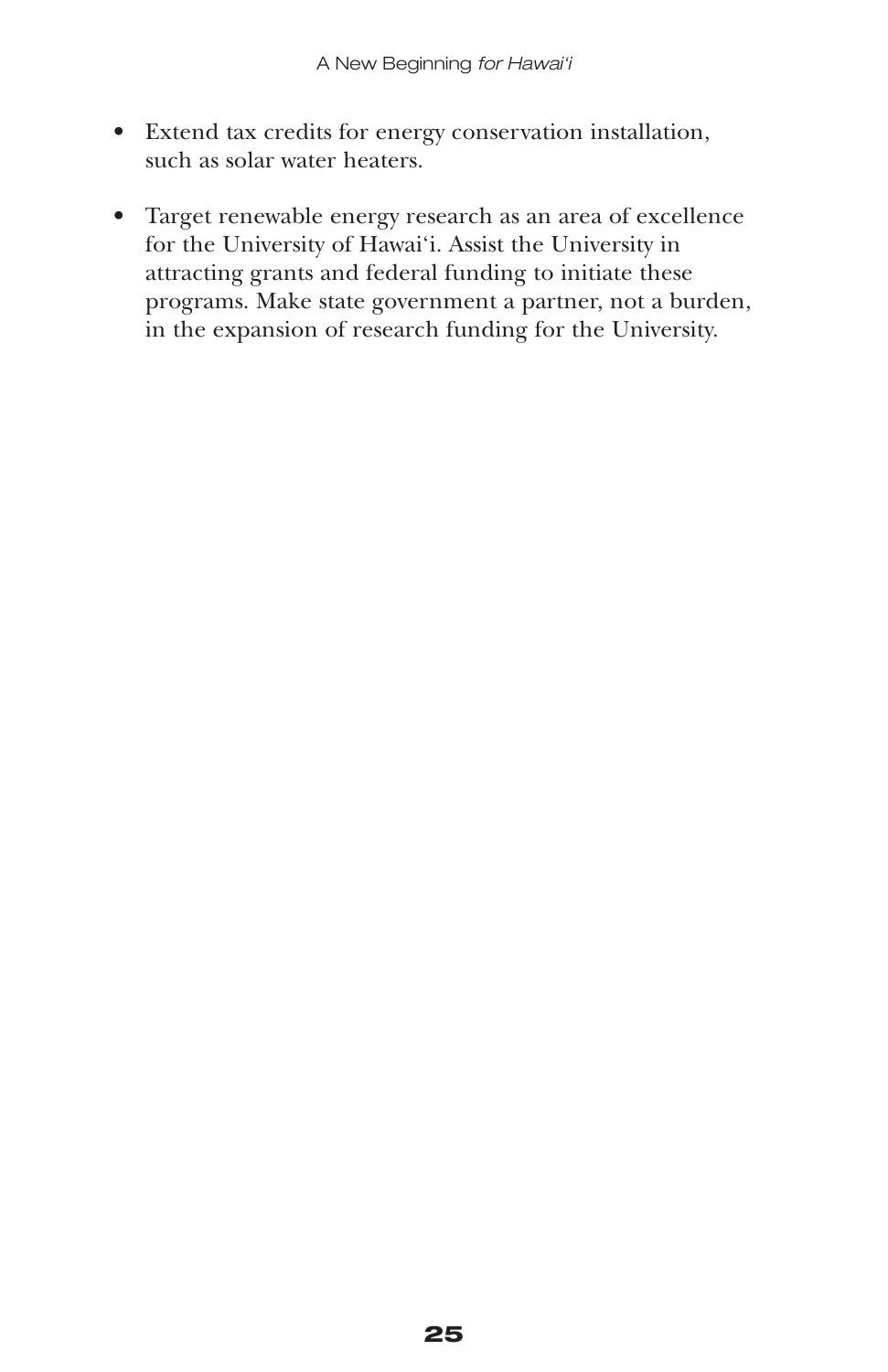# **About Linda Lingle**

For nearly thirty years, Linda Lingle has dedicated herself to making life and government better in Hawai'i — as a newspaper



publisher, a county government leader and an active community volunteer.

After graduating from college cum laude with a degree in journalism, Linda served as the public information officer for the Hawai'i Teamsters and Hotel Workers Union in Honolulu, where she edited a monthly newspaper for the union's members.

She then founded the Moloka'i Free Press, a community newspaper serving the 6,000 residents of the Island of

Moloka'i. As the paper's publisher, editor, reporter, photographer and typesetter, Linda reported on community events and covered local government. It was then that she realized she could help make a difference in government.

#### **Fixing Government from the Inside**

In 1980, waging a grassroots campaign against a well-funded challenger, Linda was elected to the Maui County Council. She served five two-year terms on the council — three terms representing Moloka'i and two terms as an at-large member. Her major accomplishment was creating a Moloka'i Planning Commission so that the people of Moloka'i had a means to discuss and decide zoning and planning issues that affected them.

Linda was elected Mayor of Maui County in 1990 and re-elected in 1994. She served the maximum two consecutive four-year terms by defeating the most prominent Democrats in the County, a former Mayor and a 40-year veteran of the County Council. She was the youngest, the first woman and the only non-Maui born person ever elected to the office. She is proudest of being able to gather support to implement performance-based budgeting that measures the effectiveness of government programs. Thanks to her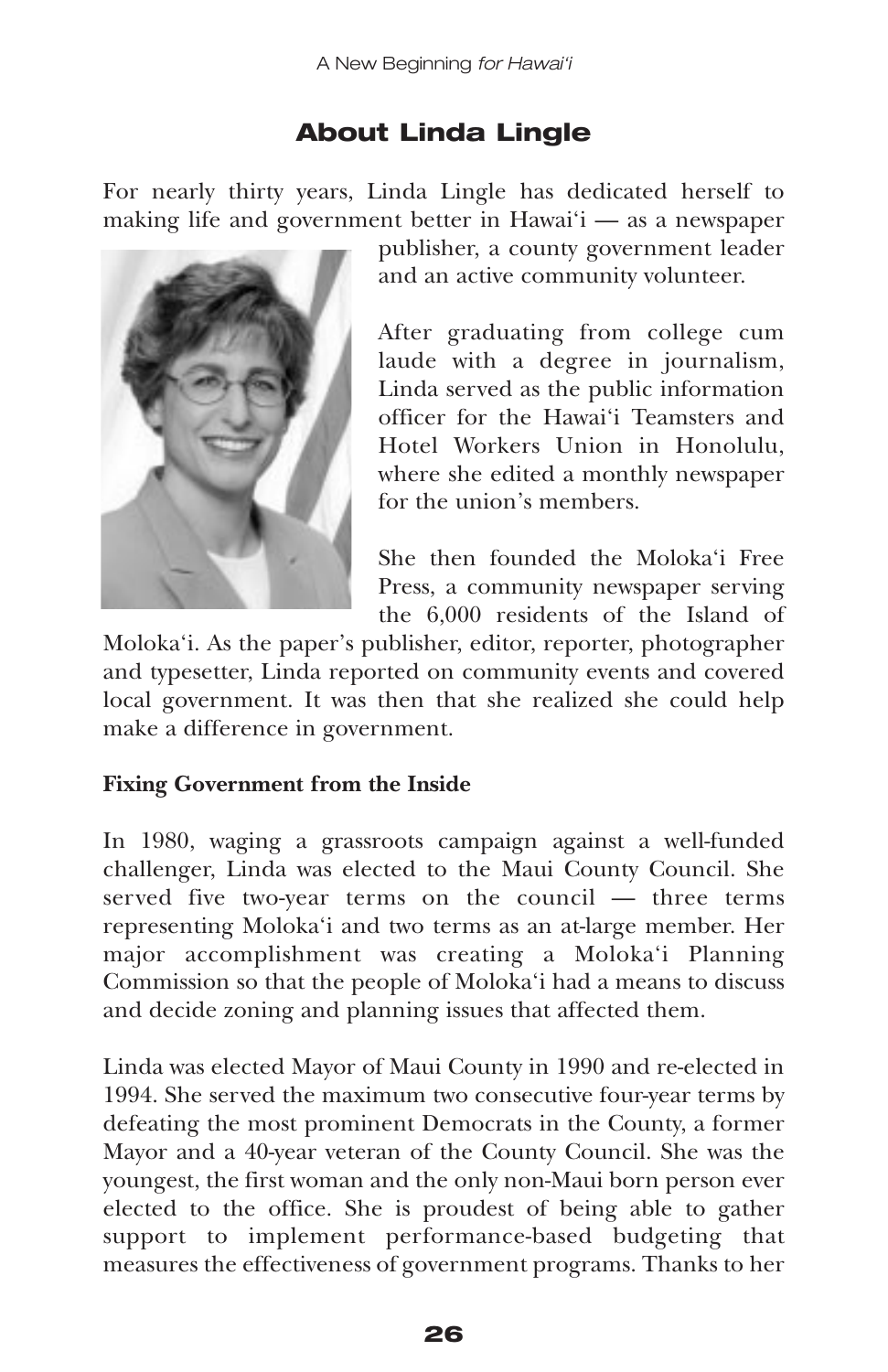leadership, Maui County received the "Government Finance Officers Association Distinguished Budget Presentation Award" for four consecutive years, and she was invited to advise the governments of Guam and Pohnpei on how to implement performancebased budgeting. Throughout her term, job growth was faster on Maui than anywhere else in the state. Because of her innovative and collaborative approach in developing tourism, Maui was voted "Best Island in the World" in the annual "Cond'e Nast Traveller Readers' Choice Awards Poll" for five consecutive years.

In 1998, Linda campaigned for Governor, losing by just 1 percent of the vote, and was later named the most respected woman in Hawai'i in an independent poll commissioned by one of the state's leading magazines.

## **Making a Difference in the Lives of People**

Linda has long been active in community service and volunteers her time freely to help make a difference in the lives of people.

She currently is a Board Member and Finance Committee Member for the Girl Scout Council of Hawai'i, and was a co-chair for the YWCA Leader Luncheon fundraiser in 2000. For ten years, she was a volunteer Chapter 1 reading tutor at Makawao Elementary School on Maui. She also served as a Troop Leader for the Moloka'i High School Girl Scout Troop.

Linda Lingle was born in St. Louis, Missouri, in 1953. When she was 12, her family moved to Southern California, where she graduated from Birmingham High, a public school in Van Nuys. In 1975, she graduated from California State University at Northridge, where she was editor of the Journalism Department Newspaper and the Alumni Newsletter. She was also selected to join the journalism honor society Kappa Tau Alpha. She moved to Hawai'i after graduation, following her father who had come a couple years earlier to open Cutter Ford in 'Aiea.